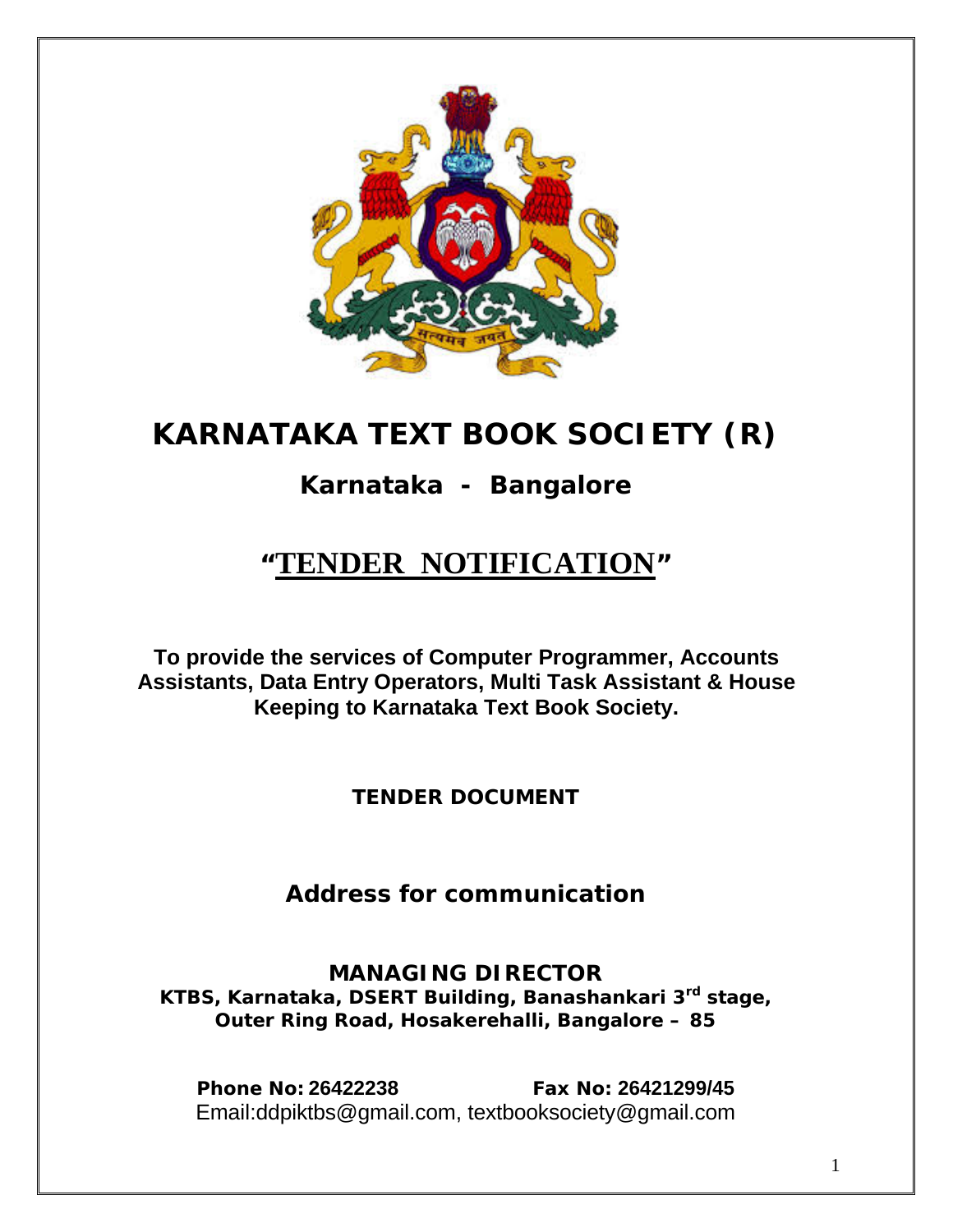# **KARNATAKA TEXT BOOK SOCIETY (R)**

## **O/o the MANAGING DIRECTOR, DSERT Building, Outer Ring Road, Banashankari 3rd Stage, Bangalore-85**

Invitation for Providing Services of Computer Programmer, Accounts Assistants, Data Entry Operators, Multi Task Assistant & House Keeping to Karnataka Text Book Society.

**(1)** Tender is invited in the prescribed format from Firms/ companies to provide services of Computer Programmer, Accounts Assistants, Data Entry Operators, Multi Task Assistant & House Keeping to KTBS OFFICE on indent basis. The bidder has to submit the proposal along with EMD of Rs.39,600/-(**Thirty Nine Thousand six hundred only)** 

The document is available on the internet in the website http://www.eproc.karnataka.gov.in. The same can be downloaded from the internet.

It may be noted that all subsequent notifications, changes and amendments on the project/document would be posted only on the following website: http://www.eproc.karnataka.gov.in.

The bidders will be required to register themselves with the centre for E-Governance to participate in the bidding process and also get Necessary digital signature certificates. The details of the process of registration and obtaining the digital signature certificates are available on the website: http://www.eproc.karnataka.gov.in. Necessary training and hands on experience in handling e-procurement system could be obtained from the centre for E-Governance. Necessary details could also be obtained over telephone at 08022485867.

- **(2)** The pre-proposal conference will be held at O/o MD, KTBS, Bangalore on **09-12- 2016 at 11.00 P.M.**
- **(3)** The Completed document "Request for Proposal" should be submitted on or before **20-12-2016 at 5.00 P.M.** The technical proposal will be opened on **23-12-2016 at 11.00 A.M.** The detailed time schedule of the tender is as under.

| <b>Tender reference and Date</b>                          |                        |
|-----------------------------------------------------------|------------------------|
| Amount put for tender                                     | Approx. 15.84 lakhs    |
| Date of commencement of tender<br>downloading on web site | 21-11-2016             |
| Last date and time for submission of<br>bid               | 20-12-2016 at 05.00 PM |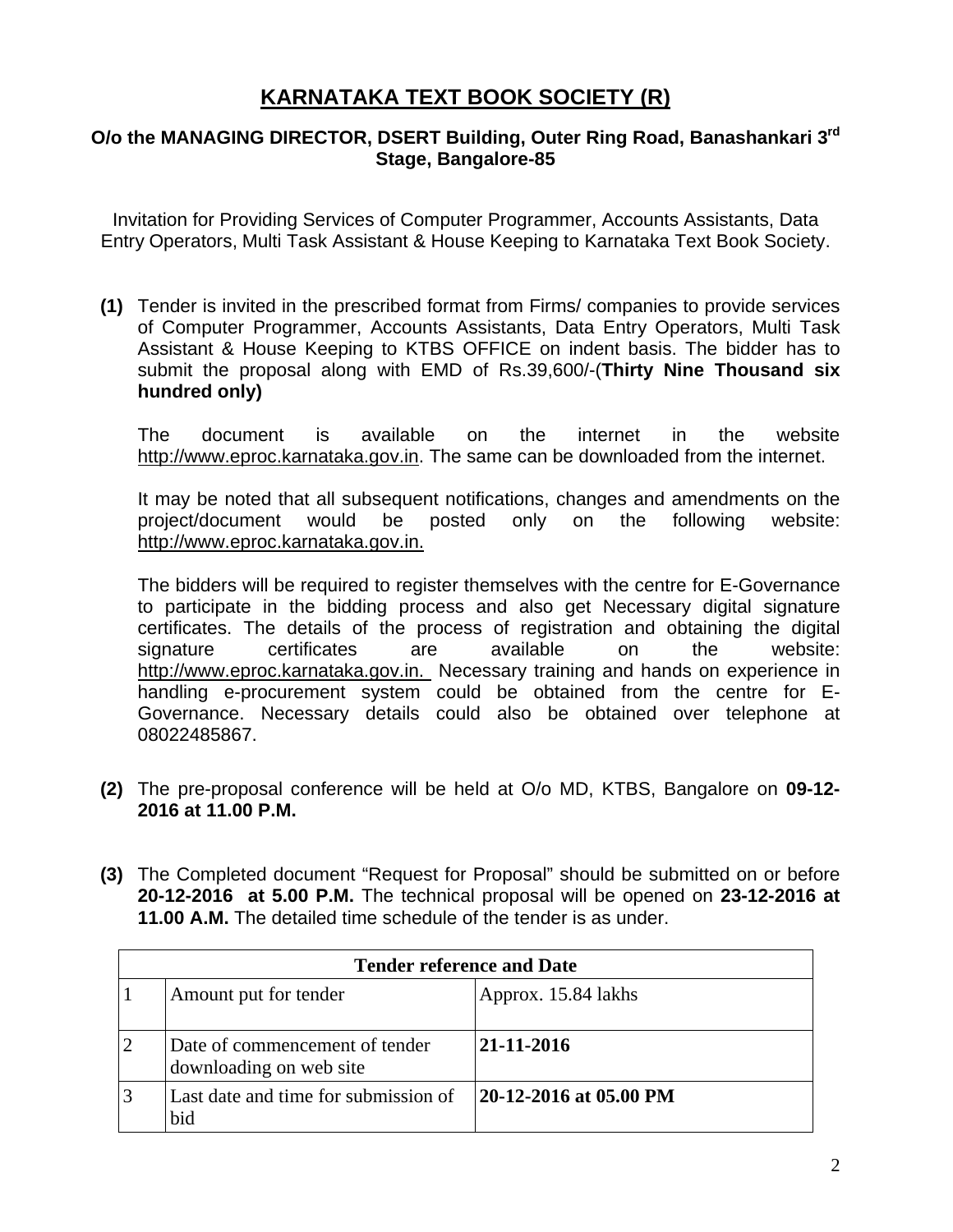| $\overline{4}$ | Date and time of opening of Technical 23-12-2016 at 11.00 AM<br><b>Bid</b> |                        |
|----------------|----------------------------------------------------------------------------|------------------------|
| $\overline{5}$ | Probable date and time of opening<br><b>Financial Bid</b>                  | 28-12-2016 at 11.00 AM |
| 6              | EMD amount payable electronically<br>only                                  | <b>Rs</b> 39,600/-     |
| $\overline{7}$ | Pre bid meeting                                                            | 09-12-2016 @ 11.00AM   |

**(4)** For further details contact the Office of the Managing Director**,** during office hours or call Ph:080-26422238,

 Sd/-  **MANAGING DIRECTOR, KTBS, Karnataka, Bangalore.**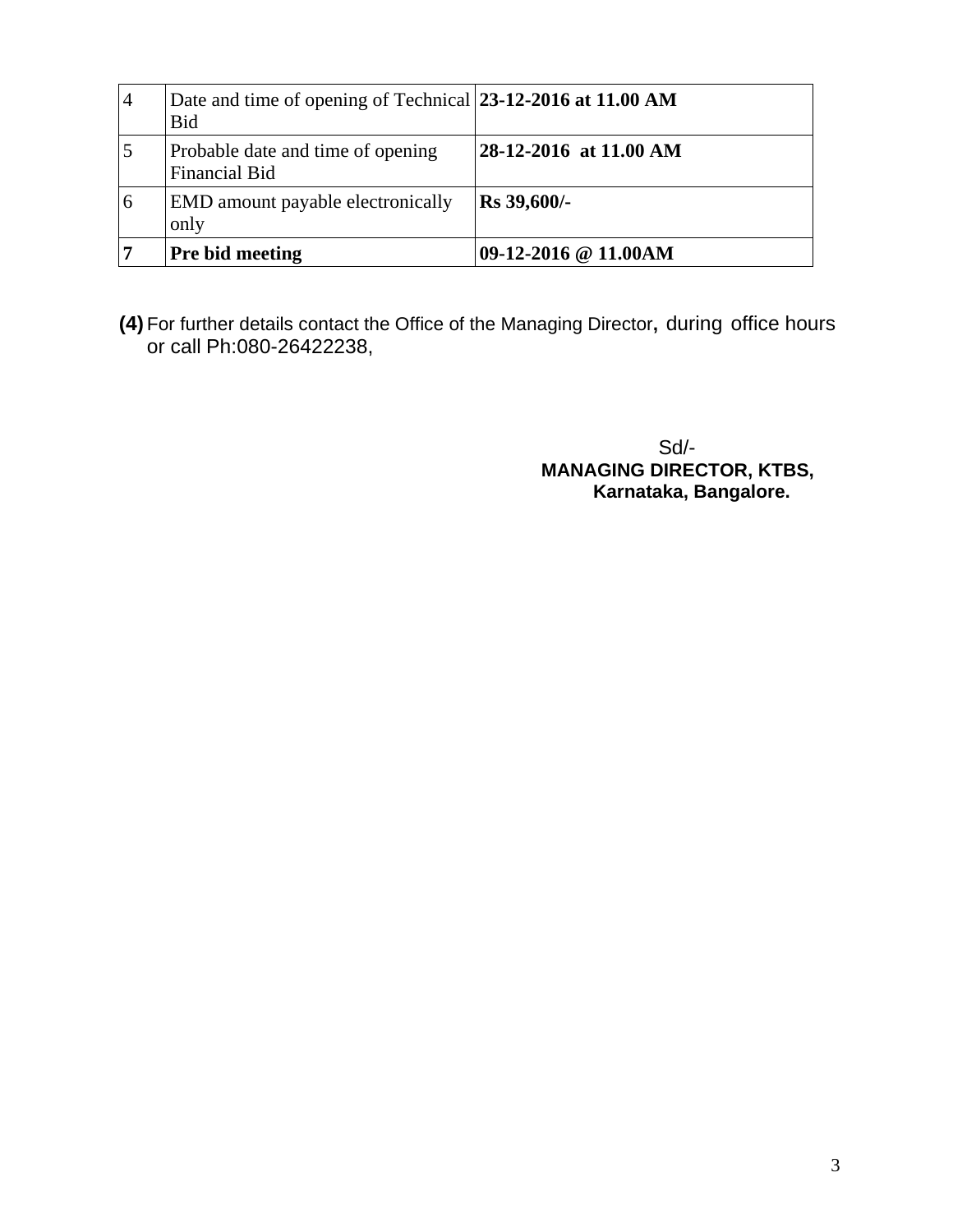# **KARNATAKA TEXT BOOK SOCIETY (R) O/o the MANAGING DIRECTOR, DSERT Building, Outer Ring Road, Banashankari 3rd Stage, Bangalore-85**

# *A Brief information on "REQUEST FOR PROPOSAL" (RFP)*

- 1. Under KTBS program there is a need of services of Computer Programmer, Accounts Assistants, Data Entry Operators, Multi Task Assistant & House Keeping to KTBS OFFICE on indent basis**.**
- 2. Proposals in Electronic Form are invited from professional **Firms/ Companies** who are registered as **"Human Resource Service Providers" only** to participate in the tender for providing the services referred at 1 above.
- 3. The proposal to be submitted along with Earnest Money Deposit (EMD) of **Rs. 39,600.00.** The EMD shall be kept valid for at least 45 days in addition to the Proposal Validity Period and would need to be extended, if so required by the KTBS for any extension in Proposal Validity Period.
- 3.1 The Bid Security shall be credited to the account of Centre for E-Governance
	- a) Through Credit Card
	- b) Internet Banking
	- c) National Electronic Fund Transfer
	- d) Remittance over the counter of AXIS Bank

The Bidders' bid will be evaluated only on confirmation of receipt of the payment (EMD) in the GoK's central pooling a/c held at AXIS Bank.

EMD amount will have to be submitted by the Bidder taking into account the following conditions:

- **a)** EMD will be accepted only in the form of electronic cash (and not through Demand Draft or Bank Guarantee) and will be maintained in the Govt.'s central pooling account until the Tender process is finalised.
- **b)** The entire EMD amount for a particular tender has to be paid in a single transaction.
- 3.2 The EMD shall be returned to the unsuccessful Bidders within a period of eight (8) weeks from the date of announcement of the Successful Bidder. The EMD submitted by the Successful Bidder shall be released upon furnishing of the Performance Security of 5% of the total bid amount in the form and manner as stipulated in **LOI-13**.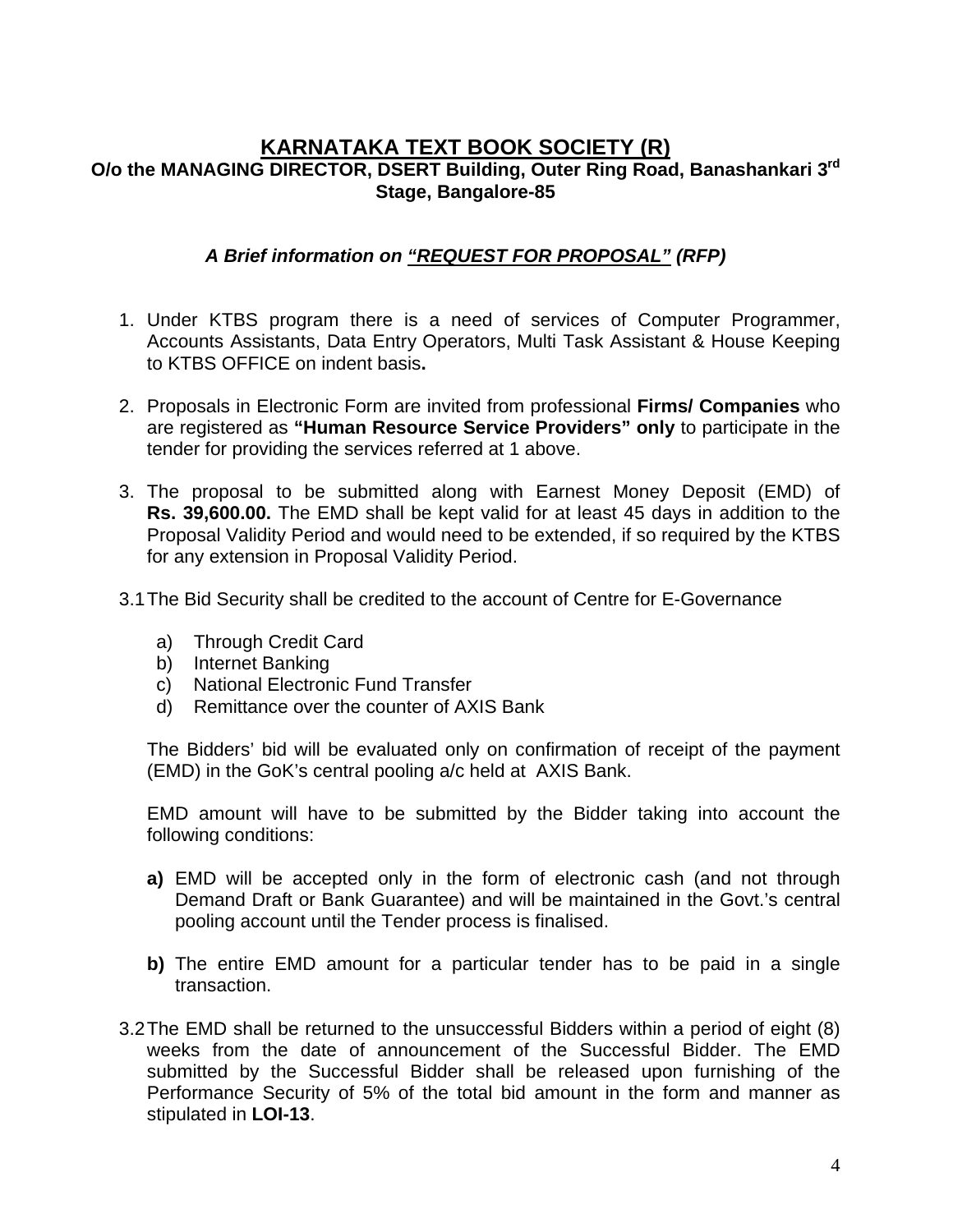3.3 The EMD shall be forfeited in the following cases:

- a) If the Bidder modifies or withdraws the Proposal;
- b) If the Bidder withdraws the Proposal during the interval between the Proposal due date and expiration of the Proposal Validity period;
- c) If the Successful Bidder fails to provide the Performance Security and to execute the agreement within the stipulated time or any extension thereof provided by the KTBS ;
- d) If any information or document furnished by the Bidder turns out to be misleading or untrue in any material respect;
- **4** The letter of invitation, terms of reference and information for consultants are enumerated in this request for proposal.

 **Sd/- MANAGING DIRECTOR, KTBS, Karnataka, Bangalore.**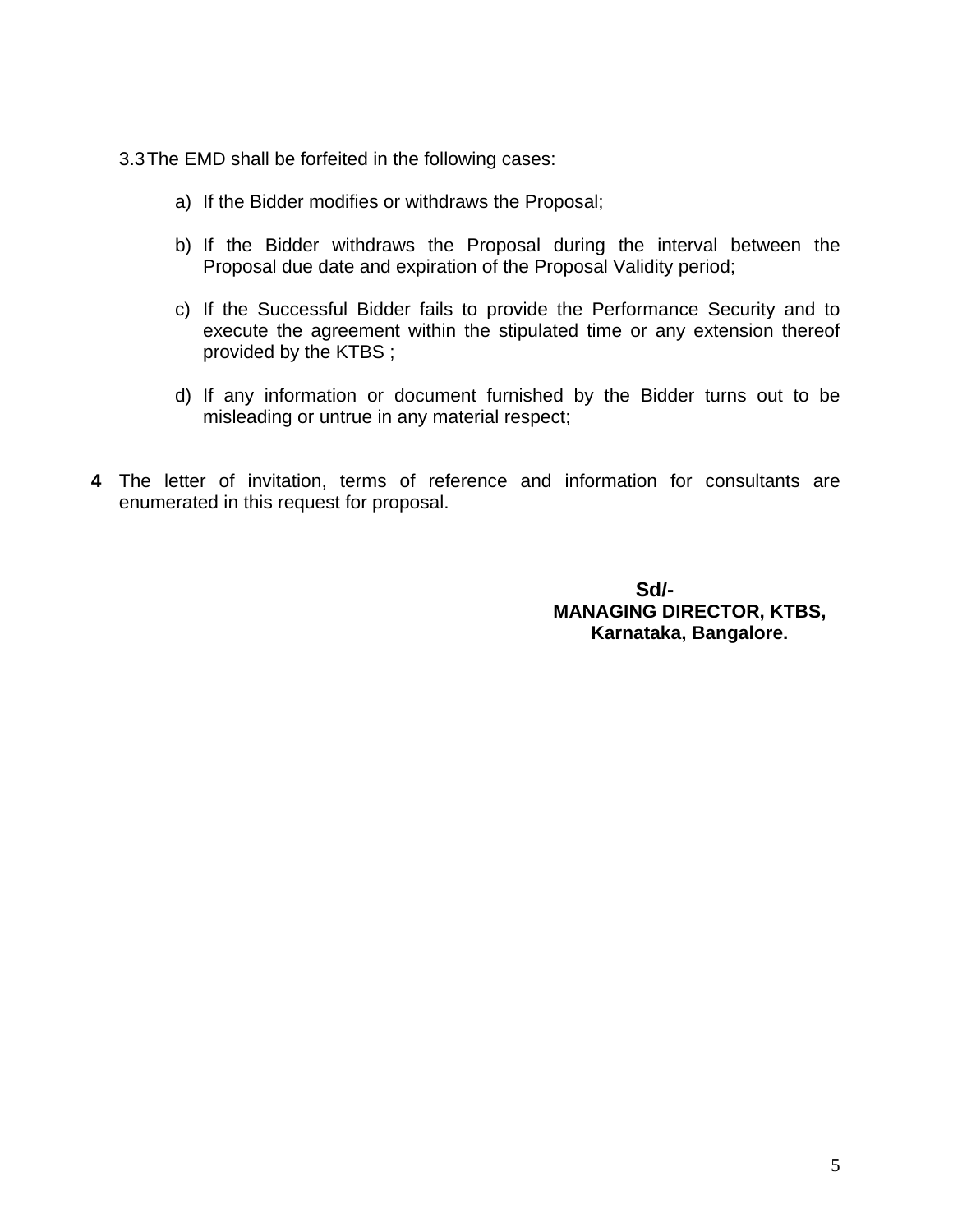# **LETTER OF INVITATION**

**Sir,** 

- **Sub:** Letter of Invitation for providing services of Computer Programmer, Accounts Assistants, Data Entry Operators, Multi Task Assistant & House Keeping to KTBS OFFICE on indent basis**.** \*\*\*\*\*\*\*\*\*\*
- 1. You are here by invited to submit Technical and Financial proposal for providing services of personnel to work as Computer Programmer, Accounts Assistants, Data Entry Operators, Multi Task Assistant & House Keeping in the KTBS OFFICE. The services of Human Resources is proposed to be obtained initially for a period of one year up-to **31.03.2018** (or) from date of execution of MOU. This may also be extended to another period of one year on mutual acceptance without any revision of terms and conditions, including the pricing.
- 2. The purpose of this assignment is,
	- a) to get smooth, efficient and timely feedback from District to KTBS OFFICE on Sale of Text Books, Issue of Free Text Books & Funds Releases, Expenditure and for reconciliation of funds received by the BEO's.
	- b) for creation and maintenance of KTBS software and updating so as to get the real time data with respect to indent, sale, issue & stock of Sale and Free Text Books, to have the details with respect to the funds received from the sale of Text Books, On-line issue of receipts for sale and free text books at the BEO's office through software, to get the On-line utilisation certificate from the BEO's for the funds released by the KTBS.
	- c) to maintain proper records and cash book in double entry system, and also in tally software with respect to the release, expenditure and the receipt of funds by the KTBS.

| <b>Releases</b> | - Monthly statement during Financial Year                |
|-----------------|----------------------------------------------------------|
| Expenditures    | - Monthly                                                |
| UCs             | - Immediately after completion of the accounting year as |
|                 | per general accounting standards.                        |

This service is needed from qualified, competent, efficient and experienced account personnel and a computer programmer.

- d) to have a smooth & efficient office work, to have a neat & hygienic office atmosphere.
- 3. The request for proposal contains the following documents.
	- a. Terms of References
	- b. Technical Proposal- Standard Form
	- c. Financial Proposal Standard Form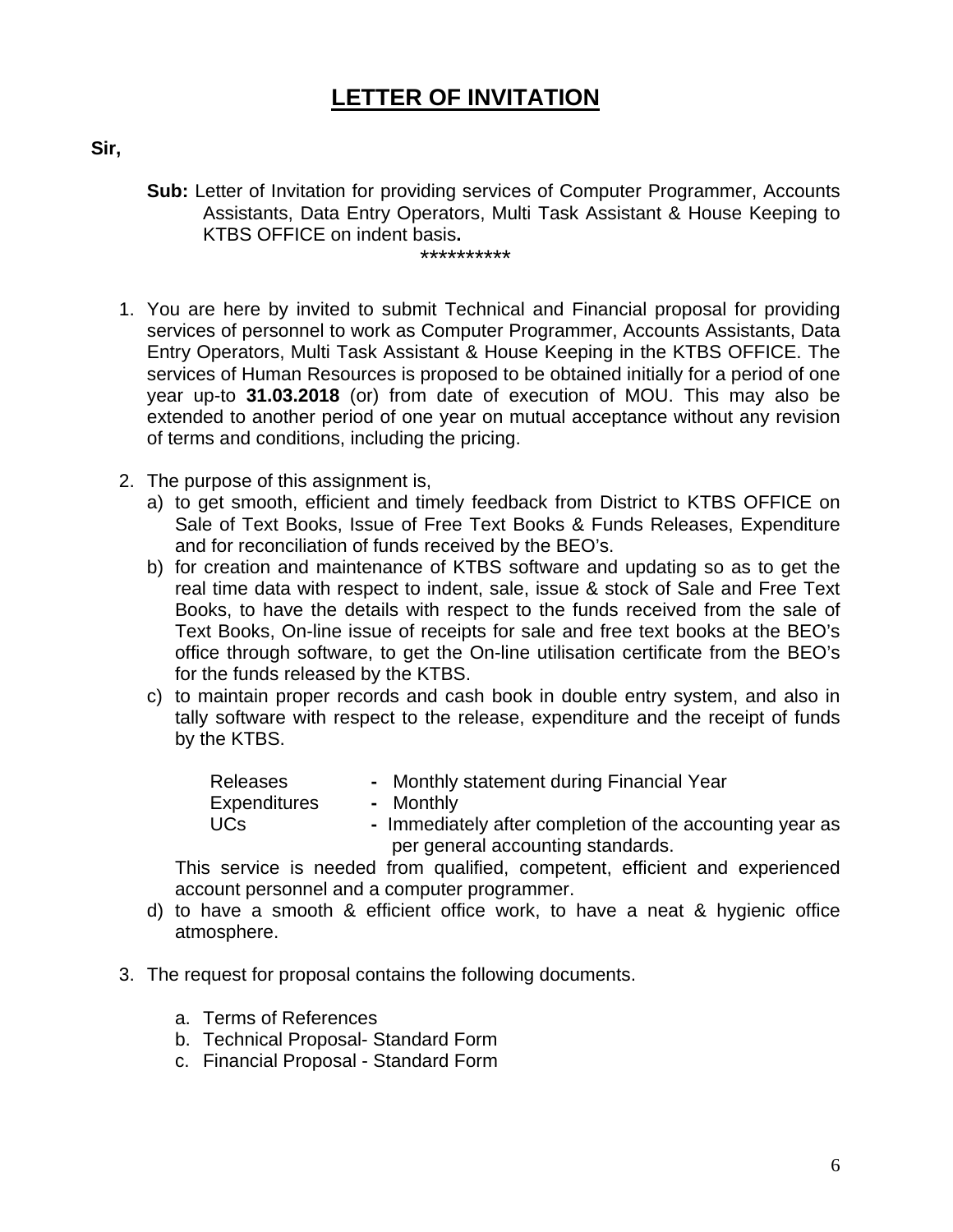- 4. In order to obtain more information on the assignment, it is considered desirable that a representative of your firm visits the office of the MANAGING DIRECTOR, KTBS Karnataka, Bangalore before the proposal is submitted. Your representative may meet the **Accounts Officer** (or) **Assistant Administrative officer, KTBS OFFICE, KTBS, Karnataka, Outer Ring Road, Banashankari 3rd Stage, Bangalore**.
- 5. A pre-proposal conference open to all prospective Bidders will be held on **09.12.2016 at 11.00 A.M.** at KTBS OFFICE, KTBS, Banashankari 3rd Stage, Outer Ring Road, Bangalore. The Prospective agencies/ firm/ company will have an opportunity to obtain clarification regarding the scope of work, terms of reference, contract conditions and any other pertinent information.

#### 6. **Eligibility for Bidder** :

- 6.1 The Bidder must have a Company Registered under the provisions of the Companies Act or A firm Registered in Karnataka with the Competent Authority.
- 6.2 The Company/firm should have been registered its business as "**Human Resource Service Provider**" with the competent authority, otherwise the bid will be treated as ineligible bid.
- 6.3 The Company/firm should have been in the business for providing Man power Resource at least for the last 3 years.
- 6.4 The Company/firm should have previous experiences in the field of providing man power services, to public sector/central Govt/ State Departments and should have provided the man power services to at least 10 organisation during the past two years ie. 2014-15 & 2015-16.
- 6.5 Company/firm should have an cumulative Turnover of Rs.**40.00** lakhs in any two audited years in the past 5 years.
- 6.6 Company/firm should have a certificate of legal status, Place of Registration and Principal place of business of the Firm.
- 6.7 Company/firm should have a **Service Tax** Registration and Service Tax returns filed in the two financial years i.e.,  $2014-15$  &  $2015-16$ .
- 6.8 Company/firm should have an acknowledgement of **Income Tax** returns filed in the last two years i.e., 2014-15 & 2015-16. Audited financial statement for the last 3 years.
- 6.9 Company/firm should have a **EPF Registration** and EPF returns filed in the last two financial years i.e., 2014-15 & 2015-16..
- 6.10 Company/firm should have a ESI Registration and ESI returns filed in the last two financial years i.e. 2014-15 & 2015-16.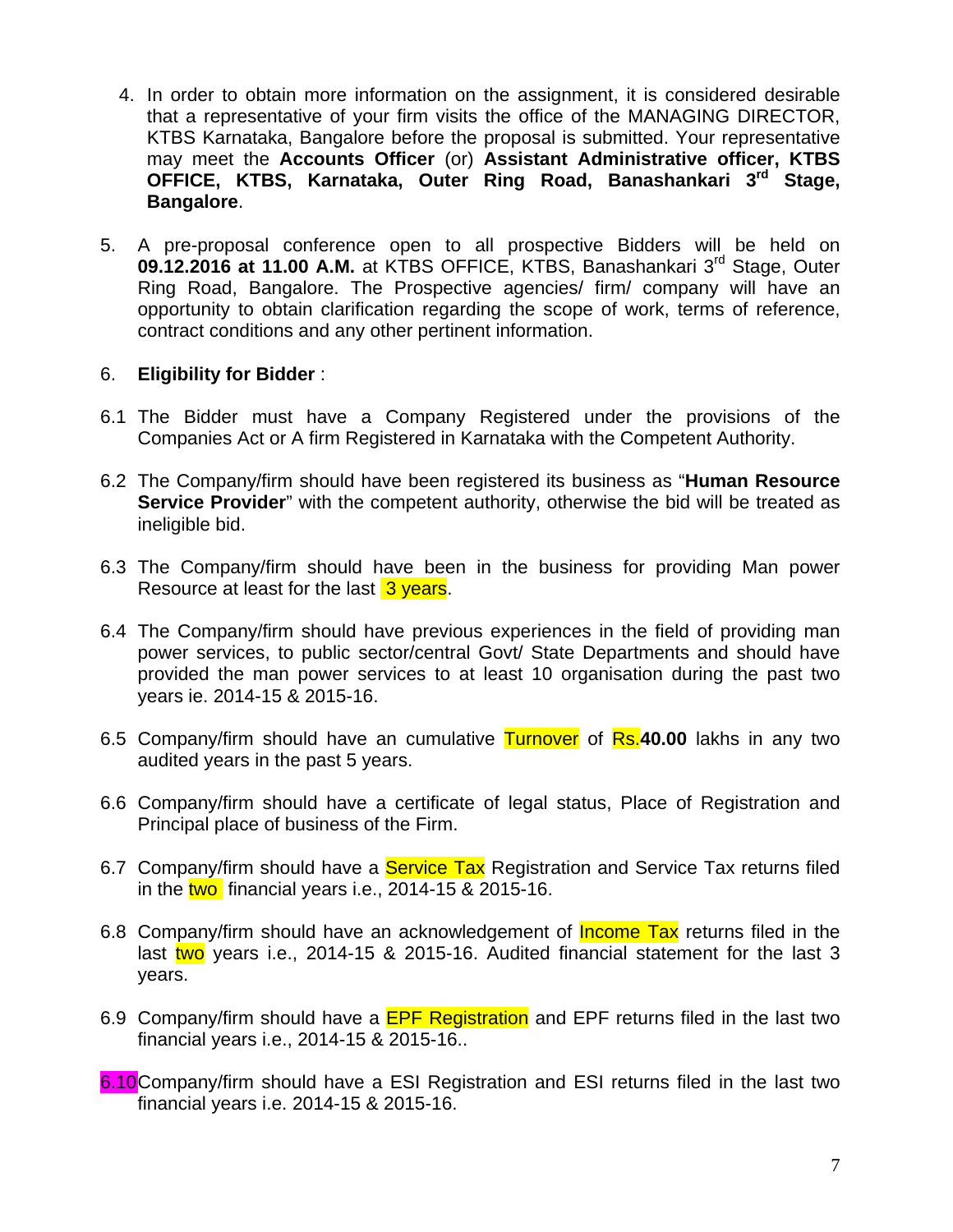- 6.11 Company/firm should have a Karnataka Professional Tax Registration and PT returns filed in the last two financial years i.e. 2014-15 & 2015-16.
- 7. The *"TECHNICAL PROPOSAL"* should include the description of the Firm/Companies and their general experience in the field of assignment, qualification and competency of the personnel proposed for the assignment. The technical proposal should also include proposed work plan methodology and approach in response to suggested terms of reference.

The "TECHNICAL PROPOSAL" should include the following & all the copies should be duly attested by the Notary OR any Gazetted Officer.

- i. Letter of proposal Appendix-A
- ii. Power of Attorney Appendix-B
- iii. Details of bidder/service provider Appendix-C
- iv. Statement of Experience Appendix-D
- v. Statutory auditor certificates Appendix-E
- vi. Registration Certificate
- vii. PAN Card.
- viii. IT returns acknowledgement
- ix. Audited balance sheet certified by Chartered Accounts
- x. Service Tax registration issued by appropriate authority.
- xi. Professional Tax registration issued by appropriate authority.
- xii. EPF registration issued by appropriate authority.
- xiii. ESI registration issued by appropriate authority.
- **7.1** The "**FINANCIAL PROPOSAL"** will be on monthly lump sum basis for providing the services of Account Assistants to KTBS OFFICE & District Offices with a break-up of statutory deductions. The financial proposal shall be inclusive of all duties, and all types of taxes etc., as applicable. **(APPENDIX – F).**

# 8. **Opening of Proposal**:

The proposals containing technical proposal will be opened by the MANAGING DIRECTOR, KTBS, Karnataka, Bangalore or his authorised representative in his office on **23-12-2016 at 11.00 A.M.** in the e-form. It may please be noted that the Financial Proposal containing the detailed price offer will be opened after completion of technical evaluation.

#### **9. Evaluation:**

A two-stage procedure will be adopted in evaluating the proposals with the technical evaluation being completed prior to any financial proposals being opened. The technical proposals will be evaluated based on the documents provided by the bidder as mentioned at para 6 & 7 above.

#### **10. Deciding Award of Contract:**

a. The client will carry out the evaluation of proposals on the basis of their responsiveness to the terms of reference, applying the evaluation criteria. A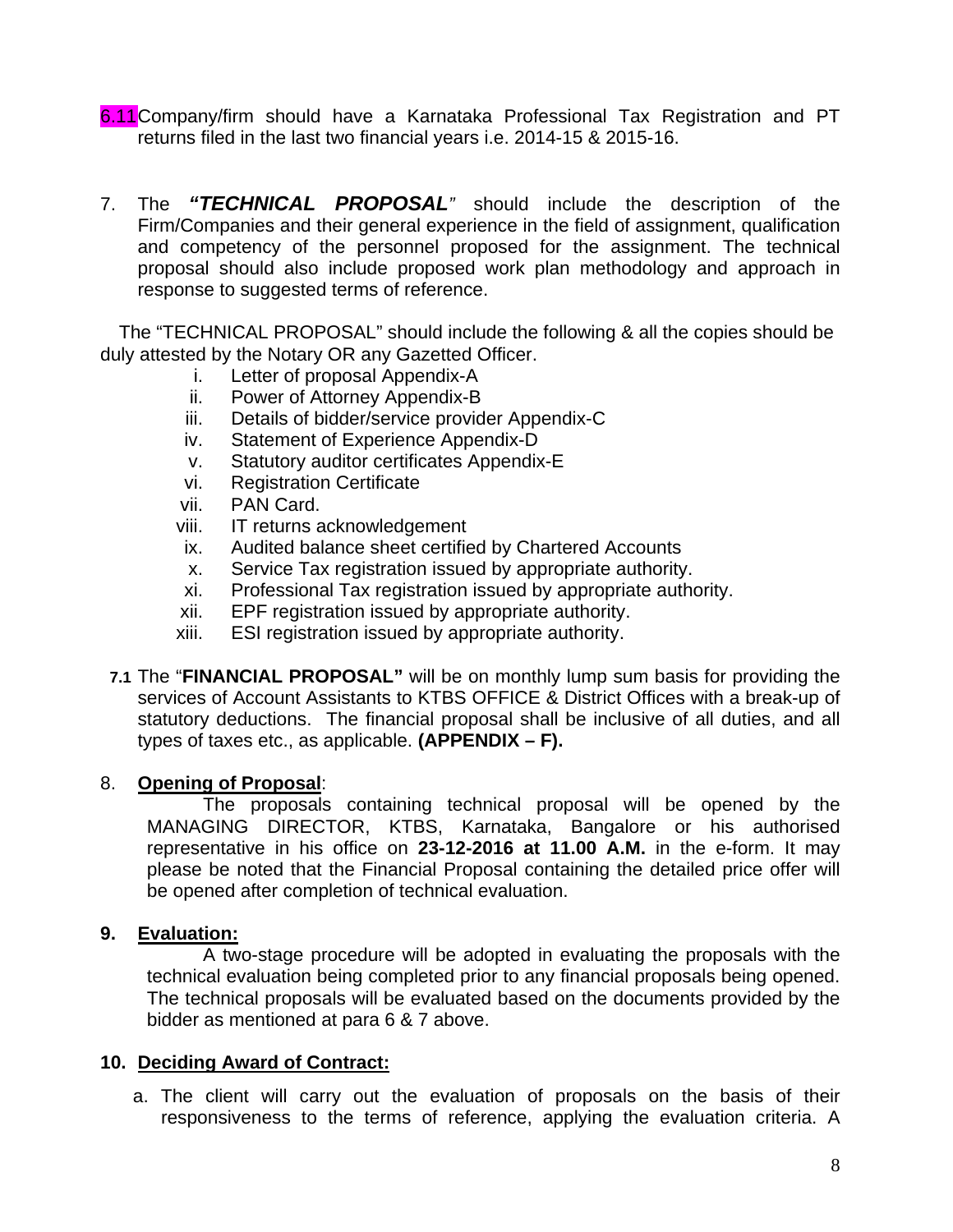proposal to be considered unsuitable shall be rejected at this stage if it does not respond to the important aspects of the terms of reference or if it fails to produced the relevant documents as sought for at 6 & 7.

 The KTBS will notify the names of the Firms, whose proposal did not meet the required qualification or were considered non-responsive to the letter of invitation and terms of reference, indicating that their financial proposals will be kept unopened. The KTBS will simultaneously notify the Firms / Agencies that have qualified in technical evaluation, indicating the date and time set for opening of financial proposals.

- b. The financial proposal shall be opened in the electronic form only, those Firms who are technically qualified.
- c. The Firm quoted the L1 (least) in financial bid will be considered.
- d. Negotiations with the successful bidder

The aim is to reach an agreement on all points and sign a contract. Negotiations will include discussion on the Technical proposals, staffing and any suggestions made by the firm to improve the terms of reference. The client and firm will then work out the agreed final terms of reference. The client expects to negotiate a contract on the basis of the Personnel named in the proposal. Before contract negotiations, MANAGING DIRECTOR, KTBS, Karnataka, will not consider substitutions during contract negotiations unless both parties agree that undue delay in the selection process makes such substitution unavoidable or that such changes are critical to meet the objectives of the assignment.

The negotiations will complete on signing the agreed contract by the **MANAGING DIRECTOR, KTBS, Karnataka** and the firm.

- **11.** Please note that the MANAGING DIRECTOR, KTBS, Karnataka, Bangalore, is at full liberty to reject the RFP without assigning any reason. Further, as quality is the principal selection criterion, the MANAGING DIRECTOR, KTBS, Karnataka, Bangalore is not bound in any way to select the firm offering the lowest price and will have all the right to reject RFP though the firm offered lowest price.
- **12.** The MANAGING DIRECTOR reserves the right to modify or cancel or add any clauses or conditions under TOR or GCC at any point of time during the period of contract. The MANAGING DIRECTOR decision is final in case of any dispute.
- **13.** Within 20 days of issue of L.O.A the successful Bidder shall accept the L.O.A and return same to the K.T.B.S. The successful bidder shall furnish a security deposit of 5% on estimate amount and shall sign the agreement and deliver it to the purchaser within 20 days of issue of L.O.A or within such further time as K.T.B.S may agree to its discretion immediately after signing the agreement work order will be given.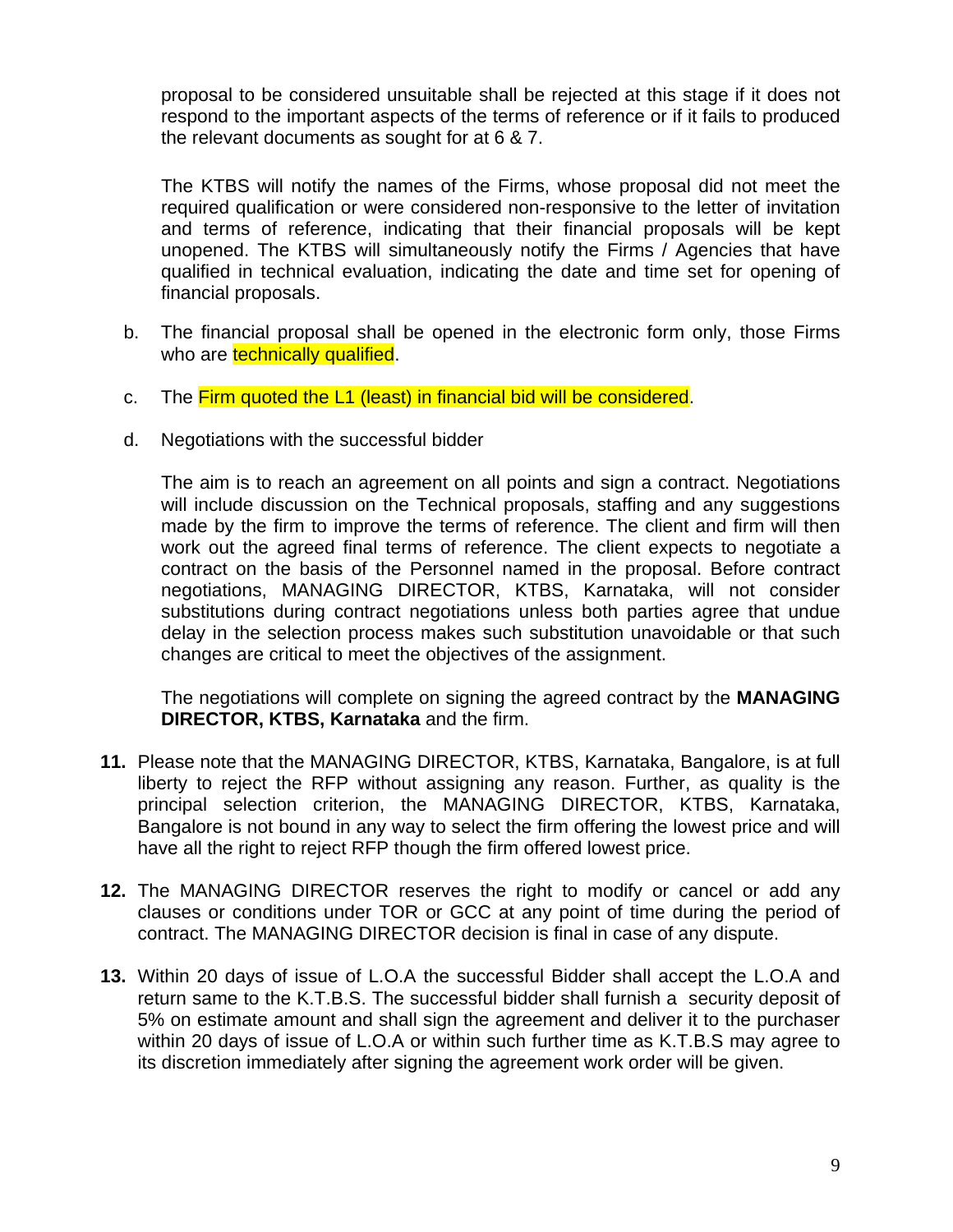- 14. You are requested to hold your proposal valid for 90days from the last date for submission of the bid without changing the personnel proposed for the assignment and your proposed price. The MANAGING DIRECTOR, KTBS, Karnataka, Bangalore will make best efforts to select a Bidder within this period.
- 15. The payment under this assignment will be subject to normal tax liability in India.
- 16. We would appreciate if you inform us the following by Telex/E-mail.
	- a) Your acknowledgement of the receipt of this letter of invitation.
	- b) Whether or not you will be submitting a proposal.

Yours faithfully,

Sd/- **MANAGING DIRECTOR, KTBS, Karnataka, Bangalore.** 

#### *Enclosures:*

- 1. Terms of References
- 2. General conditions of contract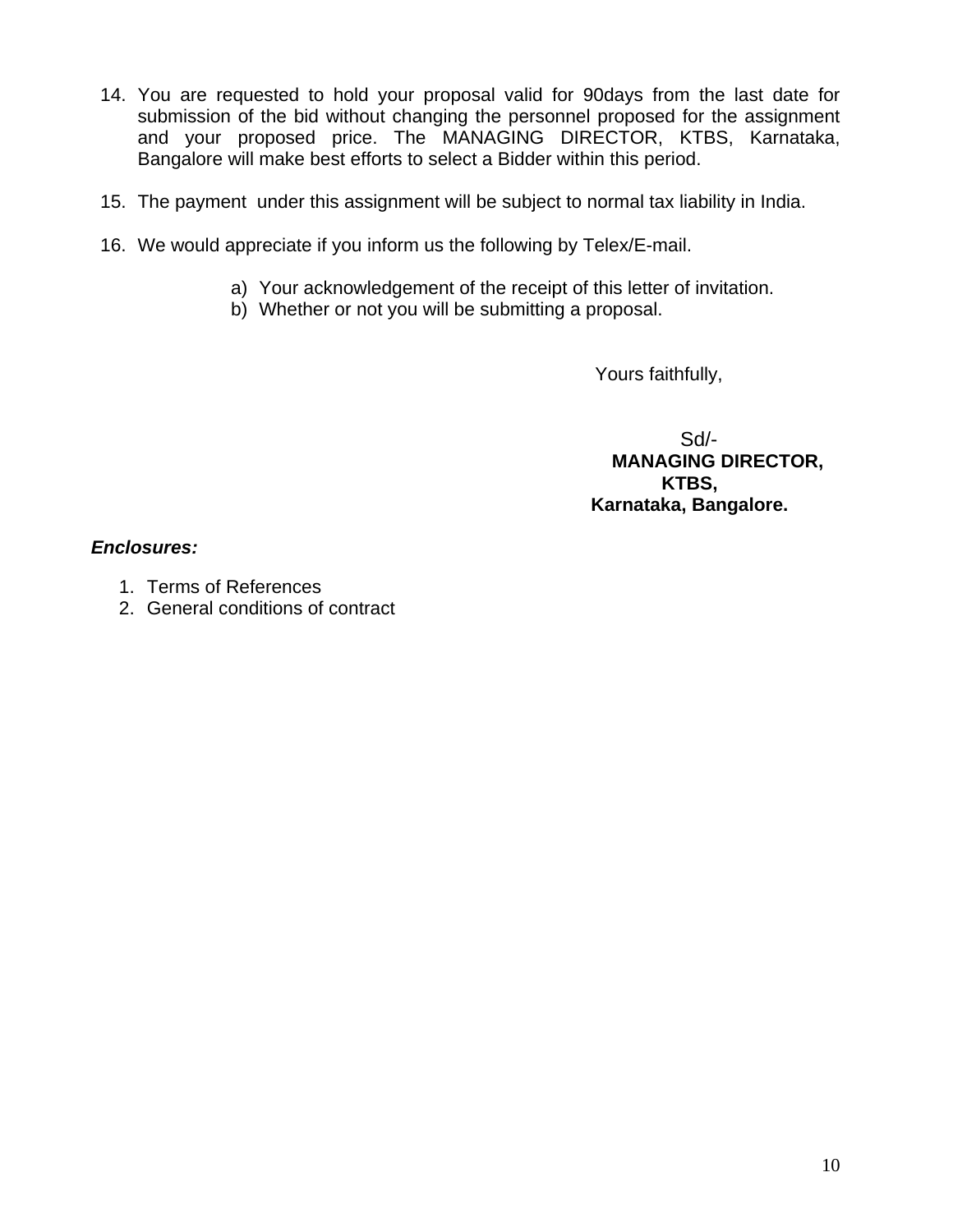#### **TERMS OF REFERENCE FOR PROVIDING SERVICES OF "HUMAN RESOURCE PERSONNEL" SUCH AS COMPUTER PROGRAMMER, ACCOUNTS ASSISTANTS, DATA ENTRY OPERATORS, MULTI TASK ASSISTANTS AND HOUSE KEEPING TO THE KTBS OFFICE**

#### **1. BACKGROUND :-**

The KARNATAKA TEXT BOOK SOCIETY (R) - Karnataka is a registered society which is implementing the state sponsored program of printing and supply of TEXT BOOKS to all the Primary and Secondary Schools to attain the goal of reaching the TEXT BOOKS to all the students in all the districts of Karnataka state before commencement of academic year. The Text Books are issued free of cost for all the students studying in Government and Aided Schools, and by Sales to all other students who are studying in Un-Aided Schools. The Government of Karnataka is funding for free supply of Text Books.

### **2. OBJECTIVES:-**

### **2.1 OBJECTIVES for COMPUTER PROGRAMMER :**

- a) Computer Programmer should be posted to the office of the KTBS OFFICE.
- b) The Computer Programmer should have the capability to develop and maintain the software as required by the KTBS needs.
- c) The Computer Programmer has to give the reports based on the available data as and when required by the KTBS and in such a format as required by the KTBS.
- d) It is the responsibility of the computer programmer to maintain all the data base as required by the KTBS. Since the KTBS's main objective is to print and supply of the TEXT BOOKS before the commencement of the academic year. The Computer programmer has to capture the data such as the Stock of the Sale And Free Text Books separately and Title Wise stock details has to be maintained.
- e) The Centralise Data Base has to include all the details such as the Stock, Supply, Issue of the Sale and Free Text Books Title wise Separately.
- f) The Computer Programme has to design a software such as all the transaction such as Opening Stock, Receipt of New Stock, Issue of Sale and Free Text Books, Transfer of Sale & Free Text Books to other Office, Conversion of Text Books from Sale to Free and vice-versa and closing stock should be done only through this software, so that a real time transaction can be monitored at the state level. While issuing Sale and Free Text Books the system should issue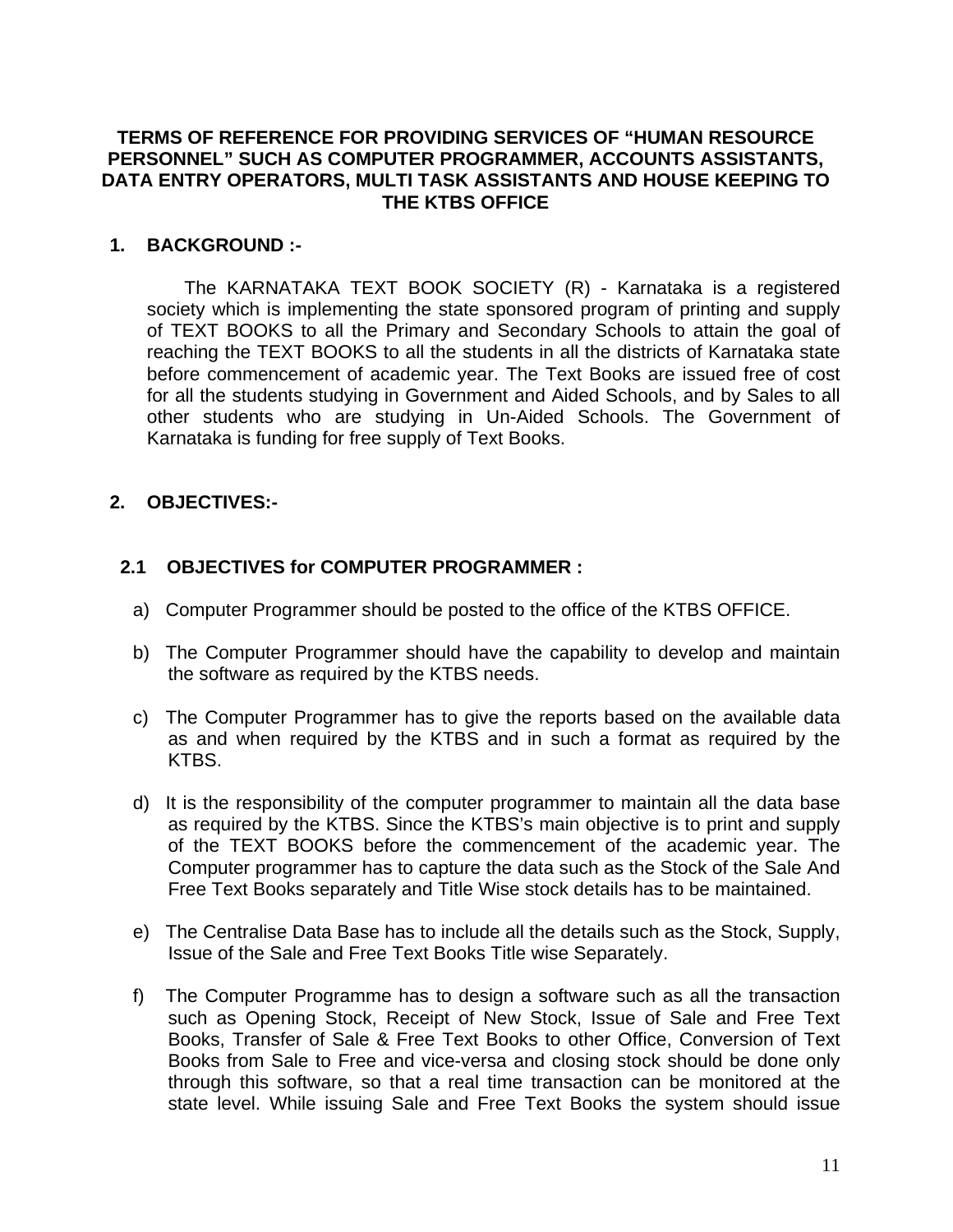SUO motto "Bills of Sales" as required by the Karnataka Value Added Tax Act-2003.

- g) The Computer Programmer has to link the software to the Department data base containing the all school data base such as DISE. Each school transaction should be done using DISE CODE only.
- h) The Computer Programmer has to attend all the complaints arising at Block Level connected with the software which will be intimated through e-mail on a priority basis.
- i) The Computer Programmer should have a Financial Data Base such as the revenue received by sale of Text Books, and Loss of the revenue by converting the Sale Text Books to Free from each blocks. A separate Transaction code has to be generated for each transaction.
- j) He/ She has to issue a Unique User ID and Password to each block level officer so that individual responsibility can be fixed in case of any misappropriation.
- k) The Computer Programmer has to take all pre-cautionary measures so that the data base is not vulnerable to hacking, fishing or any other kinds of online threats.
- l) The Software, Data Base created, acquired by the computer programmer is a sole property of the KTBS. The computer programmer has no rights over the KTBS Data Base. The computer Programmer should not use the Data Base other than the KTBS needs without the written prior permission of the MD of KTBS. Misuse of the KTBS Data Base by the Computer Programmer will be treated as criminal offence and action will be initiated as per the law.
- m) The Computer Programmer has to handover all the controlling keys such as Password and User ID of the server and the Data Base and other controlling keys if any, before getting discharged from his duties of KTBS. Once He/She left the organisation they will not have any rights over the Data Base and Software of the KTBS which was maintaining by them.

#### **2.2 OBJECTIVES for Accounts Assistants:**

- a) The Accounts Assistants posted to KTBS should discharge the following duties under the supervision of Accounts Supdt.
- b) Accounts Assistant should be posted to the office of the KTBS OFFICE.
- c) He/She should be conversant with maintenance of Cash Book in double entry system and maintenance of subsidiary registers.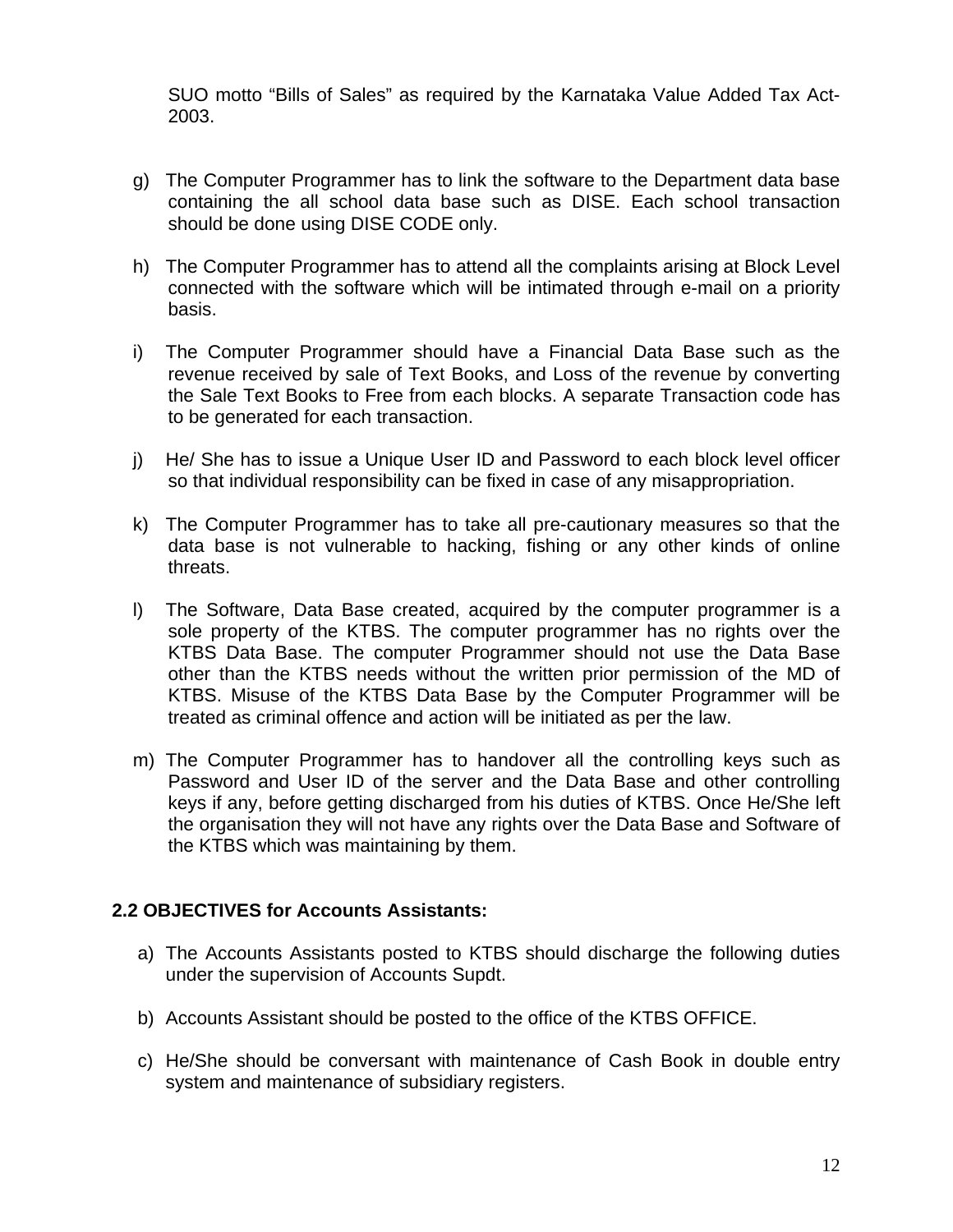- d) He/She should assist to maintaining the complete accounts of funds released from Government of Karnataka, and funds released to the implementing units.
- e) He/She should assist to collect the accounts from the Districts and schools regularly through the BEOs & DDPIs.
- f) He/She should compile the monthly accounts of the KTBS by obtaining expenditure statement from the Block & Districts within the prescribed format and date.
- g) He/She should assist in maintaining the accounts pertaining to statutory deductions and remit the deductions made to the respective heads of accounts without any delay.
- h) He/She should file Income Tax and Value Added Tax Returns on a timely basis as per the statutory schedules, and maintain the receipt copies of such filing separately.
- i) He/She should assist in maintaining Cash Book, Ledger, Journal, Monthly Receipt & Expenditure, vouchers, Temporary Advance registers etc., in respect of activities made in the KTBS out of KTBS funds.
- j) He/She should be well versed in working with TALLY software.
- k) He/She should perform any other duties entrusted by the Accounts Officer.

#### **2.3 OBJECTIVES for DATA ENTRY OPERATOR :**

- a) Data Entry Operator should be posted to the office of the KTBS OFFICE.
- b) He/She should be conversant with MICROSOFT OFFICE 2007, such as MS Word, MS Excell, Powrpoint presentation.
- c) He/She should be conversant with the usage of NUDI and UNICODE to type kannada letters.
- d) He/She should have working knowledge of internet, sending and viewing, downloading of e-mail and it's attachments. Should have working knowledge of google drive and google documents.
- e) He/She should compile the monthly expenditure of the KTBS by obtaining expenditure statement from the Block & Districts within the prescribed format and date.
- f) He/She should have character certificate for Gazetted A or class 1 gazetted officer of State/Central Government.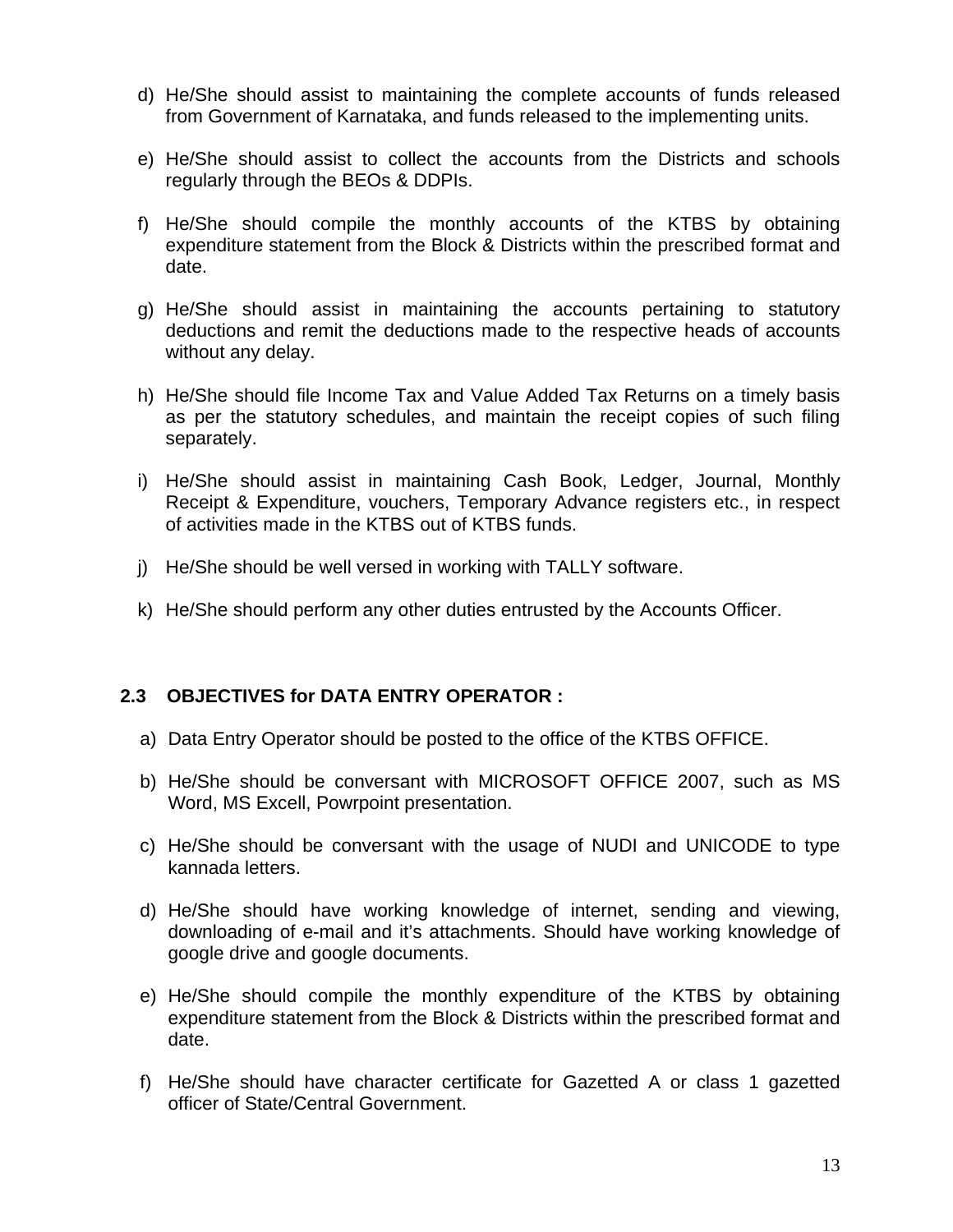# **2.4 OBJECTIVES for MULTI TASK ASSISTANT:**

- a) He/She should assist the officers and staff in smooth functioning of office duties.
- b) He/She should follow the instructions issued by the officers and staff of KTBS.
- c) He/She should be obedient to the officers and staff of KTBS.
- d) He/She should not indulge in arguments with the officers and staff of KTBS.
- e) He/She should be ready to work in night shifts as and when required.
- f) He/She should perform any other duties entrusted by the Higher Officers.

# **2.5 OBJECTIVES for HOUSE KEEPING :**

- a) He/She should maintain the office premises Hygiene, Neat and Tidy every day before commencement of the office time.
- b) He/She should perform any other duties entrusted by the Higher Officers.

# **3. Authority**

- a) Karnataka Text Book Society (KTBS) is the apex body registered under the Karnataka Societies Registration Act, holds the right to establish, manage and to outsource some of its functions to any other agency, organisation or authority as it deems fit.
- b) The project is being implemented under the leadership of the MANAGING DIRECTOR, KTBS, Karnataka, Bangalore who is assisted by a team of officials, officers at district, block and cluster level.

# **4. Qualification and Experience:-**

# 4.1 **Computer Programmer:-**

a) The Computer Programmer with B.E Comp/MCA/MSc comp graduate/post graduate with three year experience in programme developing. Preference will be given for those who have a working experience in Education Dept.

# **4.2 Accounts Assistants:-**

- a) The Accounts Assistants to be posted to State offices should be a B.Com/BBM graduate, (or) a retired official with two years of experience in accounts & auditing.
- b) He/She should have worked in the Accounts unit of any Govt./Semi Govt organization.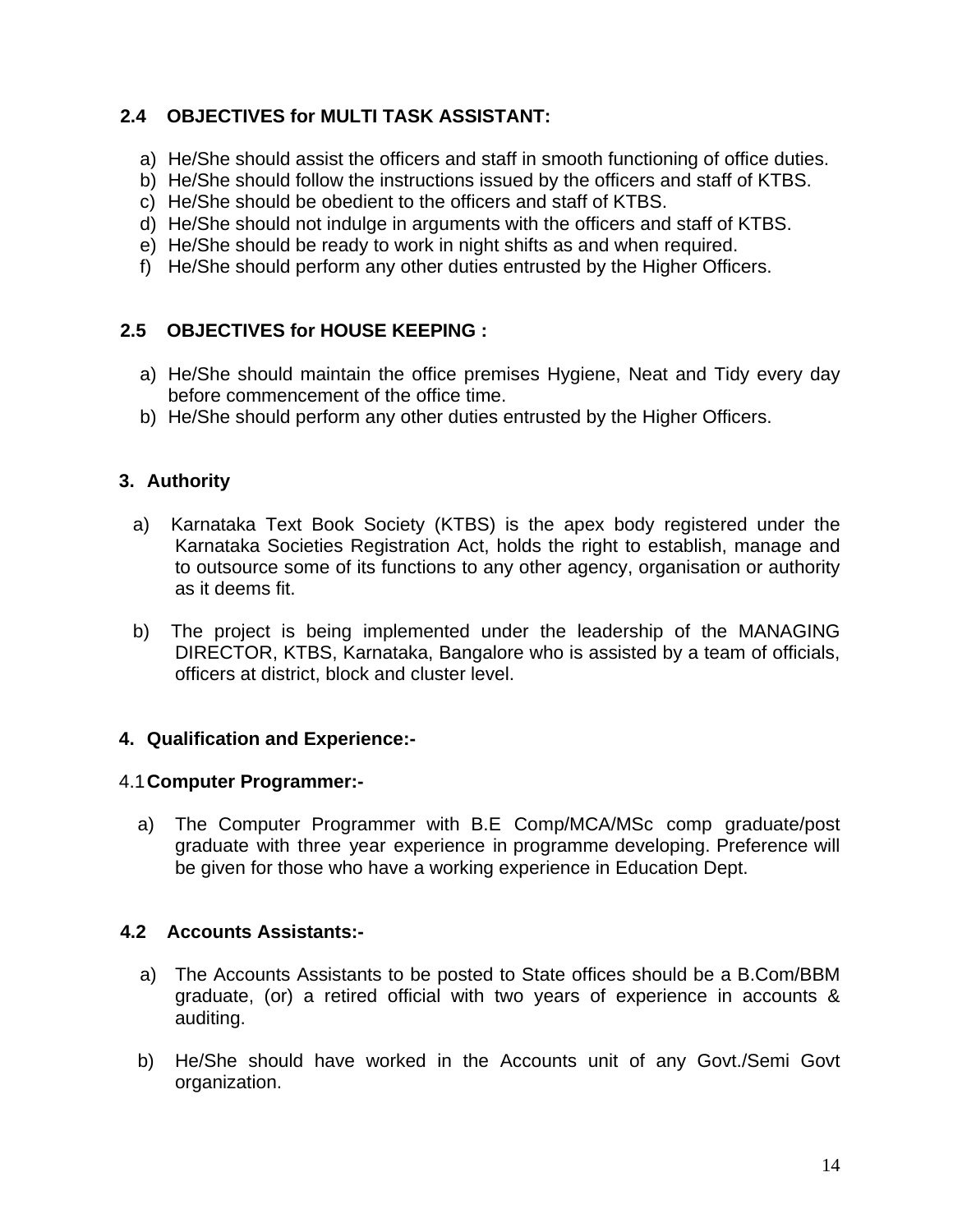c) Computer knowledge is a must, preferably Tally.

## **4.3 Data Entry Operators:-**

- a) Diploma in Computers/Degree with knowledge of Kannada and English typing.
- b) He/She should have work experience in any Govt./Semi Govt organization.

#### **4.4 Multi Task Assistants:-**

a) He/She should have studied up-to  $10^{th}$  Std. i.e.,  $10^{th}$  Std Pass or Fail.

#### **4.5 House Keeping:-**

a) He/She should have studied up-to  $7<sup>th</sup>$  Std. i.e.,  $7<sup>th</sup>$  Std Pass or Fail.

### **5. Replacement:**

If the services of any Human Resource Service is found to be not satisfactory, alternative arrangements should be made by the consultancy within 7 days from the date of intimation for replacement is received from concerned authorities.

#### **6. Payment to the Human Resource Service:**

Minimum Remuneration to be paid to the each Human Resource Personnel should be as follows. The bidders shall be required to pay the monthly payment to the Human Resource Personnel as below and they can quote their price bids keeping in view of the Services charges and all kinds of statutory deductions & statutory tax liability as applicable.

| SI.       | Name of the Human Resource  | Monthly Gross Remuneration to be paid to  |
|-----------|-----------------------------|-------------------------------------------|
| <b>No</b> | Service                     | the Human Resource Personnel. (in Rupees) |
|           | <b>COMPUTER PROGRAMMER</b>  | 30,000.00                                 |
|           | <b>ACCOUNTS ASSISTANT</b>   | 16,500.00                                 |
| 3         | <b>DATA ENTRY OPERATOR</b>  | 13,500.00                                 |
| 4         | <b>MULTI TASK ASSISTANT</b> | 11,500.00                                 |
| 5         | <b>HOUSE KEEPER</b>         | 9,000.00                                  |

Payment should be made directly to the Bank Account of the Human Resource Personnel and Proof of the same should be furnished along with the bills. Necessary statutory payment like ESI/EPF/PT should be made compulsorily. Proof of the same such as ECR's having the name of the each Human Resource Personnel should be furnished along with bills.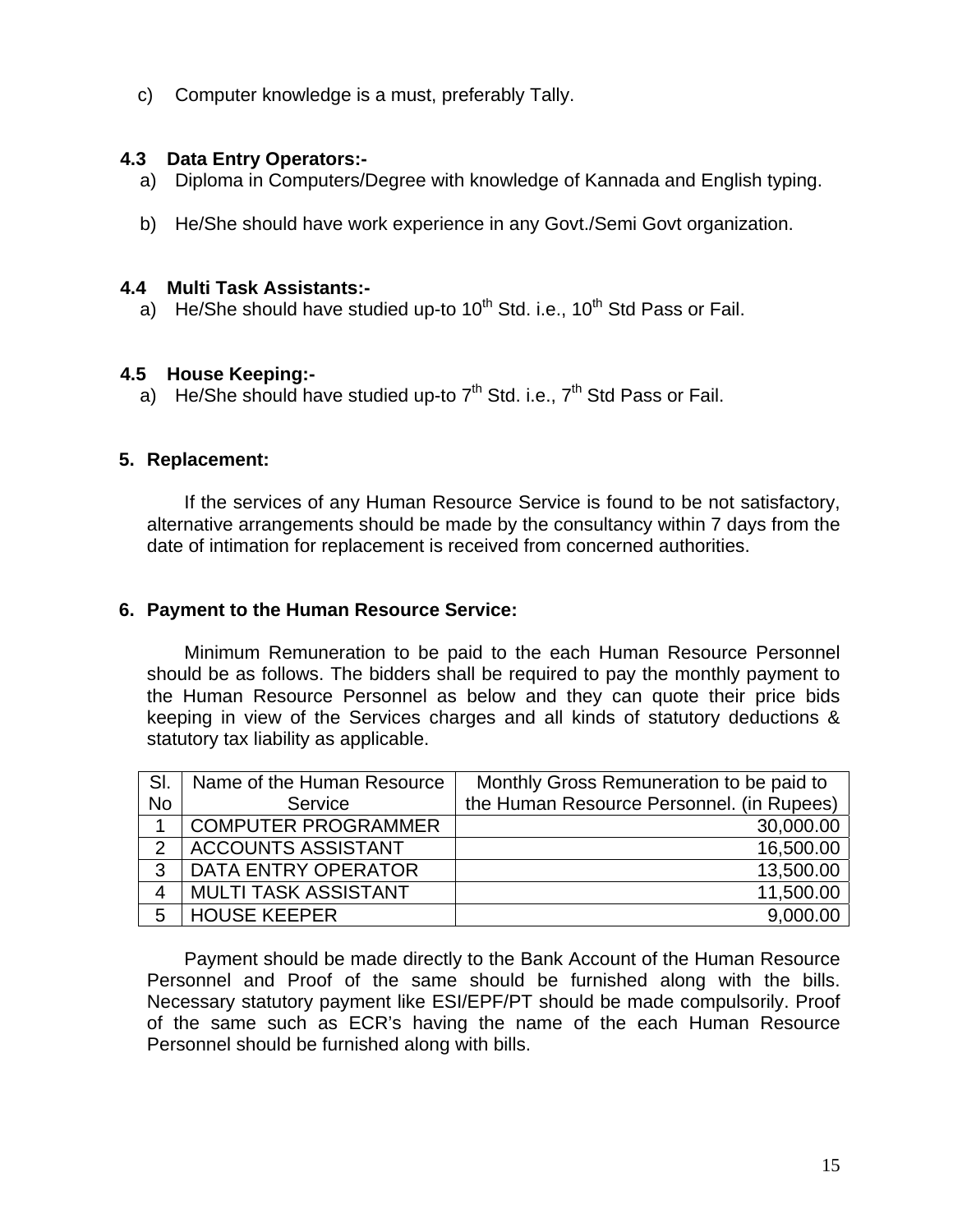#### **7. Leave facilities:**

Leave facility of one day for each calendar month is allowed to each Human Resource Personnel.

#### **8. TA/DA facilities:**

TA/DA will be paid to the Human Resource Personnel as per the Rules as and when applicable.

### **9. Benefits to be paid:**

 Human Resource Personnel should be provided Employee Provident Fund, ESI & Other statutory benefits as per the existing rules of the Government. However, the Firm is required to furnish the document details of EPF / ESI and other Statutory benefits of previous month paid to the Government to KTBS along with the bill is mandatory.

### **10. Penalties:**

The service provider shall stringently pursue to provide all human resource Personnel as required on time, failure to provide the required human resource within the schedule time and failure to provide replacement in case of absence of the required human resources shall attract penalty at the rate of **Rs. 200/- per day** per human resource. However the client reserves the right to modify its requirement and the same shall be intimated to the service provider with a clear notice of 7 days.

------------------ End of TOR ------------------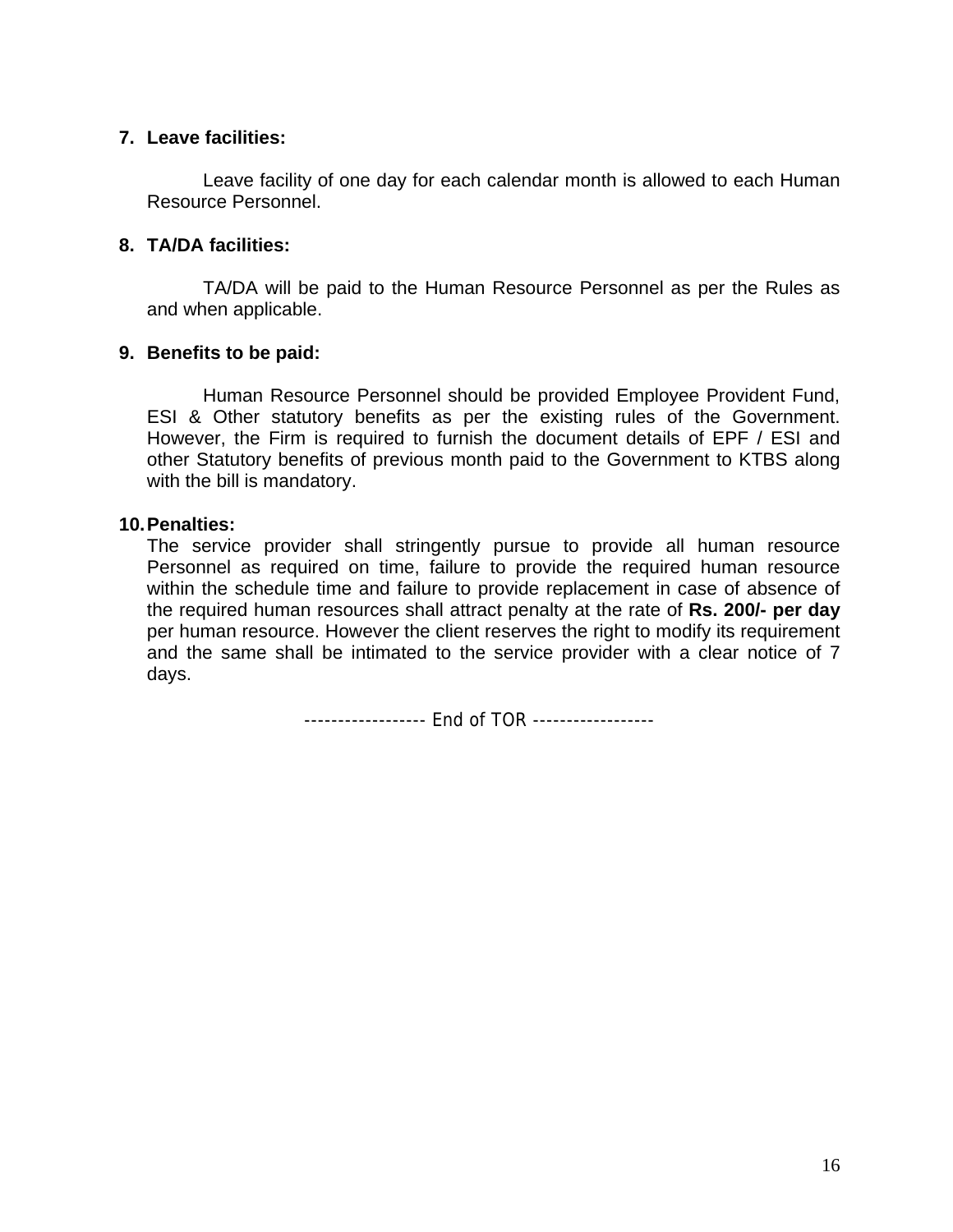# *General conditions of contract*

## **1. General provisions**

#### **1.1 Definitions**

Unless the context otherwise requires, the following terms whenever used in this contract have the following meanings;

- i. "Applicable Law" means the laws and any other instruments having the force of law in India, as they may be issued and in force from time to time;
- ii. "Contract" means the contract signed by the parties, to which these general conditions of contract (GC) are attached;
- iii. "Effective Date" means the date on which this contract comes into force and effect pursuant of Clause GC 2.1.
- iv. "Contract Price" means the price to be paid for the performance of the services, in accordance with clause 6;
- v. "GC" means these General conditions of contract;
- vi. "Government" means the Government of Karnataka;
- vii. "Local Currency" means Indian Rupee;
- viii. "KTBS" means KARNATAKA TEXT BOOK SOCIETY (R) -Karnataka
- ix. "MD" means MANAGING DIRECTOR
- x. "Member" in case the consultants consists of a joint venture of more than one entity, means any of these entities, and "Members" means all of these entities; "Member in Charge" means the entity specified in the GC to act on their behalf in exercising all the consultants' rights and obligations towards the client under this contract.
- xi. "Party" means the client or the consultants as the case may be, and parties means both of them;
- xii. "Personnel" means persons hired by the Bidders and assigned to the performance of the services or any part hereof;
- xiii. "Services" means the work to be performed by the Bidders pursuant to this contract as described in Terms of Reference.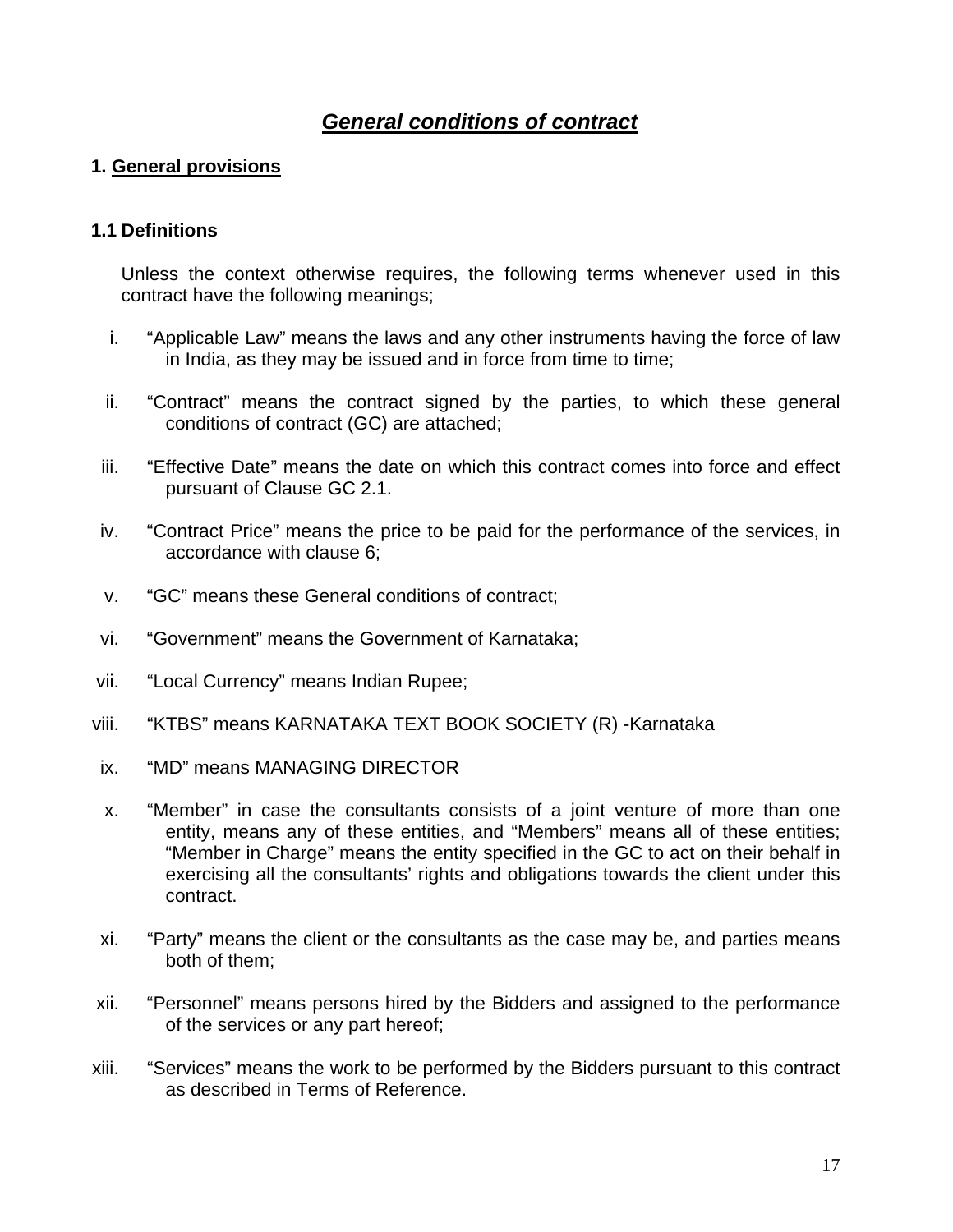#### **1.2 Law Governing the contract**

This contract, its meaning and interpretation, and the relation between the parties shall be governed by the Applicable Law.

#### **1.3 Language**

The contract has to be executed in English language, which shall be the binding and controlling language for all matters relating to the meaning or interpretation of this contract.

#### **1.4 Notices**

Any notice, request or consent made pursuant to this contract shall be in writing and shall be deemed to have been made when delivered in person to an authorized representative of the party to whom the communication is addressed, or when sent by registered mail, telex, telegram or facsimile to such party at the address specified in the Appendix-C.

#### **1.5 Taxes and Duties**

The Bidders and their personnel shall pay taxes, duties, fee and other impositions as may be levied under the applicable law, the amount of which is deemed to have been included in the contract price.

#### *2 Commencement, Completion, Modification and Termination of contract*

#### **2.1 Effectiveness of Contract**

This contract shall come into effect on the date the contract is signed by both parties or such other latter dates as may be stated by the clients.

#### **2.2 Commencement of Services**

The successful Bidder shall begin carrying out the services within seven (07) days after the date the contract becomes effective, or at such other date as may be specified by the clients.

#### **2.3 Modification**

Modification of the terms and conditions of this contract, including any modification of the scope of the services or of the contract price, may only be made by written agreement between the parties.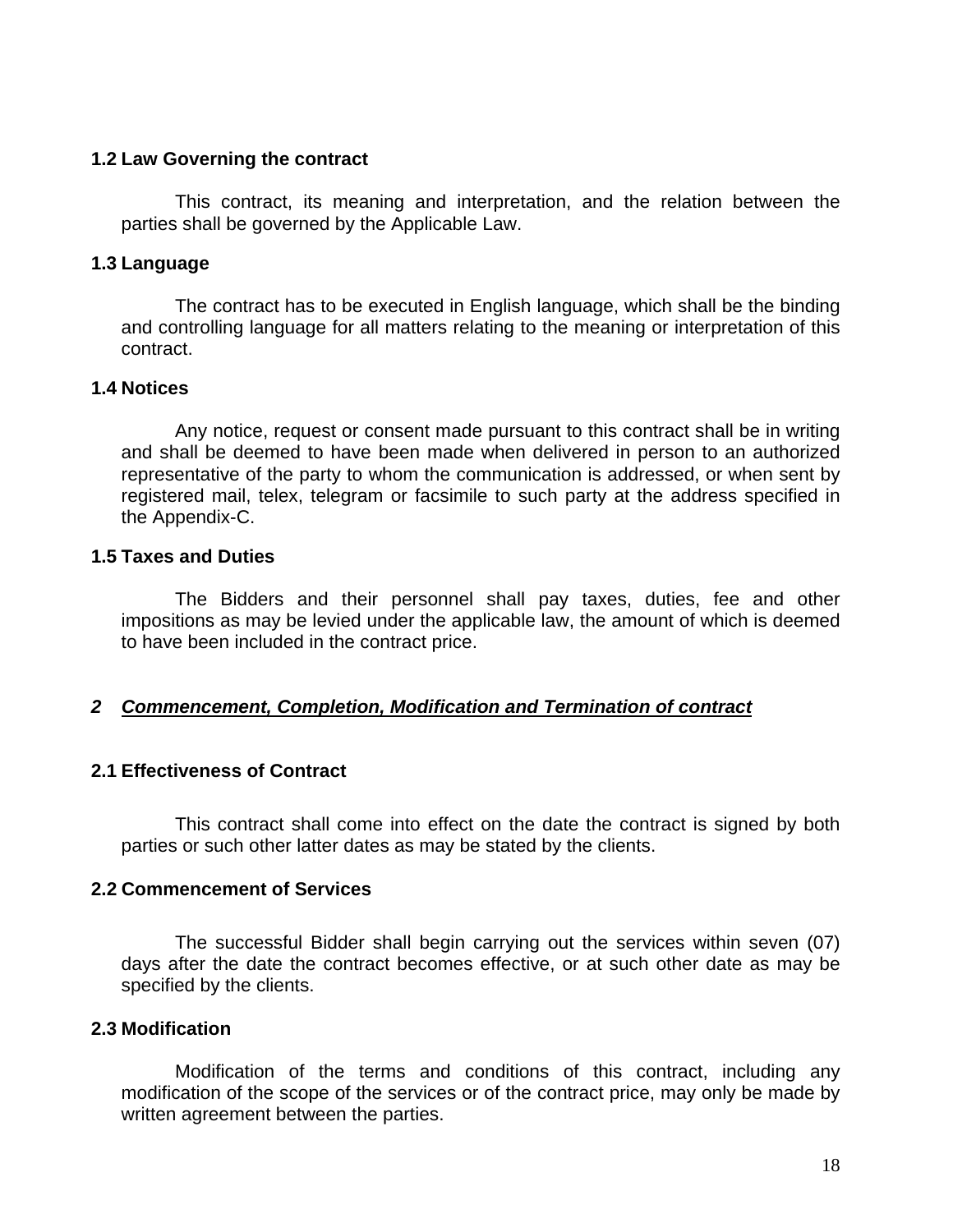### **2.4 Force Majeure**

#### **2.4.1 Definitions**

For the purpose of this contract "Force Majeure" mean an event which is beyond the reasonable control of a party, and which makes a party's performance of its obligations under the contract impossible or so impractical as to be considered impossible under the circumstances.

#### **2.4.2 No Breach of contract**

The failure of a party to fulfill any of its obligations under the contract shall not be considered to be a breach of, or default under this contract insofar as such inability arises from an event of force majeure, provided that the party affected by such an event (a) has taken all reasonable precautions, due care and reasonable alternative measures in order to carry out the terms and conditions of this contract, and (b) has informed the other party as soon as possible about the occurrence of such an event.

### **2.5 Termination**

#### **2.5.1 By the Client**

The client may terminate this contract, by not less than thirty (30) days' written notice of termination to the Bidders and thirty (30) days' in the case of the event referred to in (b):

- a) If the successful Bidder do not remedy a failure in the performance of their obligations under the contract, within thirty(30) days of receipt after being notified or within such further period as the client may have subsequently approved in writing;
- b) If the client, in its sole, discretion and for any reason whatsoever, decides to terminate this contract.

#### **2.5.2 By the Bidder**

The Bidder may terminate this contract, by not less than thirty (30) days' written notice to the client, such notice to be given after the occurrence of any of the events specified in paragraphs (a) and (b) of this clause.

a) If the client fails to pay any monies due to the bidder pursuant to this contract with in forty-five (45) days after receiving written notice from the consultants that such payment is overdue;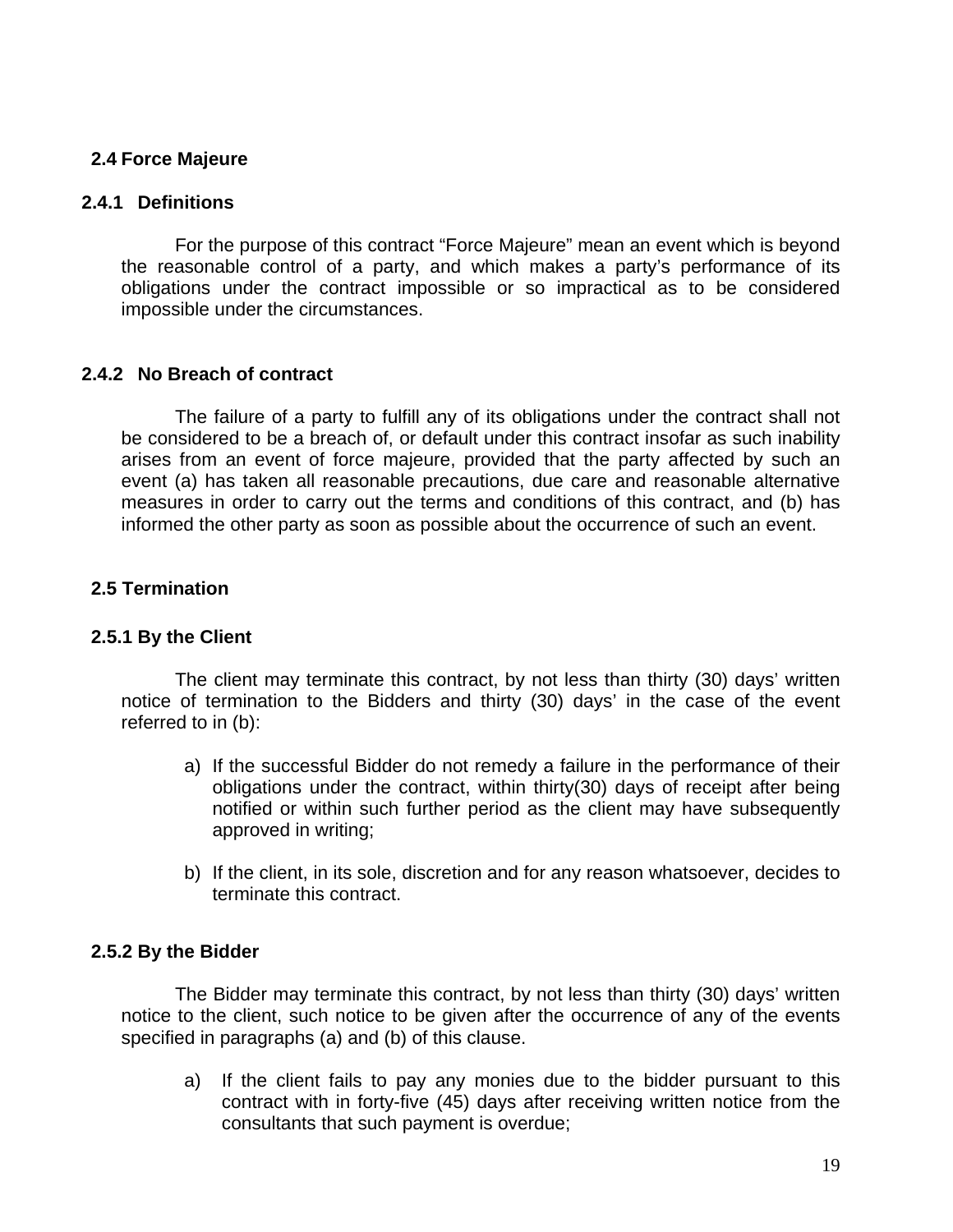b) If the client is in material breach of its obligations pursuant to this contract and has not remedied the same with in forty-five(45) days (or such longer period as the Bidders may have subsequently approved in writing following the receipt by the client of the Bidders' notice specifying such breach;

#### **2.5.3 Payment upon Termination**

 Upon termination of this contract pursuant to clauses GC 2.5.1 or GC 2.5.2 hereof, the client shall make the following payments to the Bidders (after offsetting against these payments any amount that may be due from the Bidder to the client.

- a) Remuneration pursuant to clause GC 6 hereof for services satisfactorily performed prior to the effective date of termination.
- b) Reimbursement expenditures pursuant to clause GC 6 hereof for expenditures actually incurred prior to the effective date of termination; and
- c) Except in the case of termination pursuant to paragraphs (a) through (b) of clause GC 2.5.1 hereof, reimbursement of any reasonable cost incident to the prompt and orderly termination of the contract.

#### **2.5.4 Disputes about events of termination**

 If either party disputes whether an event specified in paragraphs of clause GC 2.5.1 or in clause GC 2.5.2 hereof has occurred, such party may, within forty-five (45) days after receipt of notice of termination from the other party, refer the matter to arbitration pursuant to clause GC 7 hereof, and this contract shall not be terminated on account of such event expect in accordance with the terms of any resulting arbitral award.

# *3. Obligations of the Consultants*

#### **3.1 General**

The Bidders shall perform the services and carry out their obligations here under with all due diligence, efficiency and economy, in accordance with generally accepted professional techniques and practices. The Bidders shall always act, in respect of any matter relating to this contract or to the services, as faithful advisers to the client, and shall at all times support and safeguard the client's legitimate interests.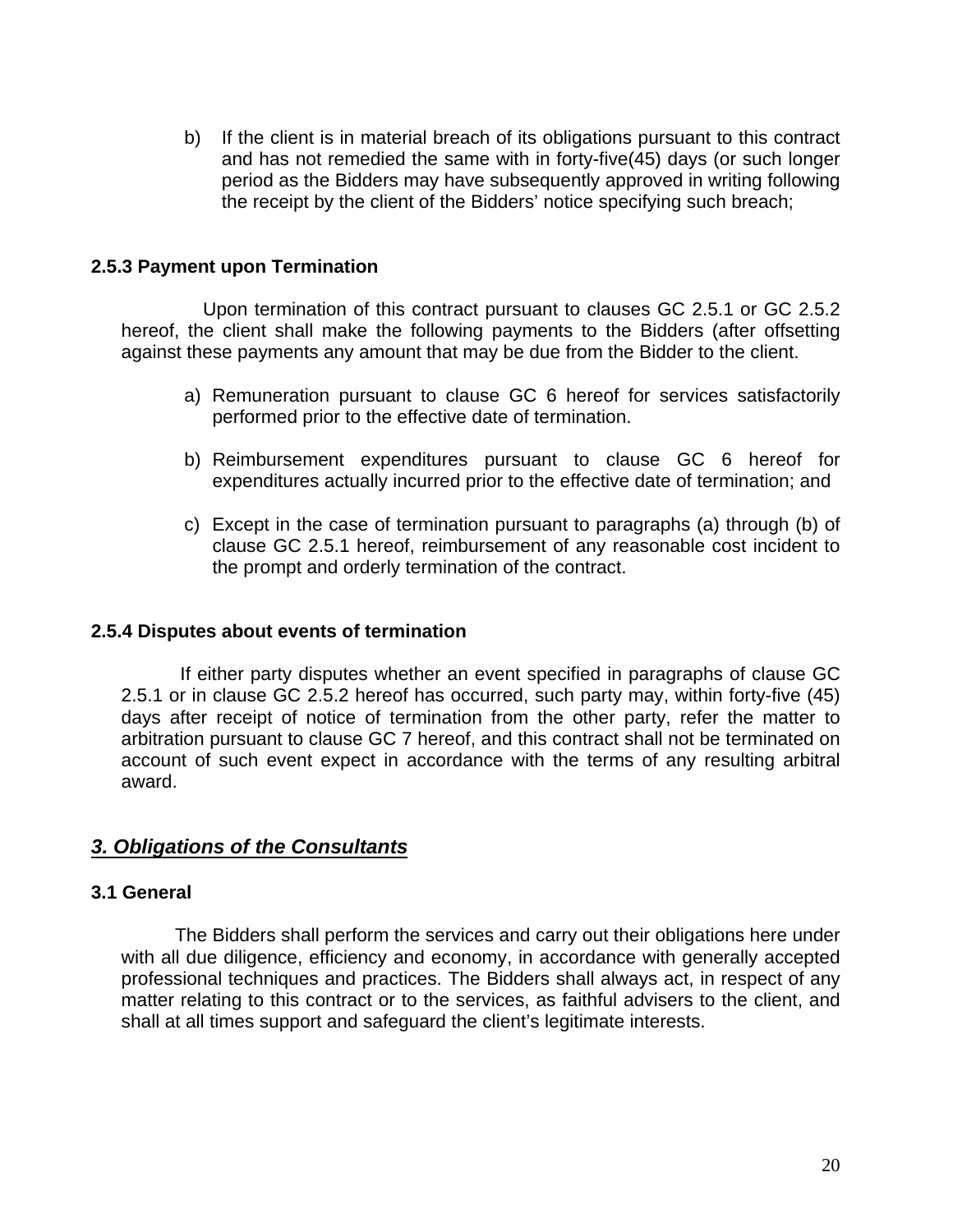#### **3.2 Conflict of Interests**

#### *3.2.1 Bidders not to benefit from commissions, discounts, etc.*

The remuneration of the Bidders pursuant to clause GC 6 hereof shall constitute the Bidders sole remuneration in connection with this contract or the services and the Bidders shall not accept for their own benefit any trade commission, discount or similar payment in connection with activities pursuant to this contract or to the services or in the discharge or their obligations here under, and the Bidders shall use their best efforts to ensure that any partner as the personnel and agents of either of them, similarly shall not receive any such additional remuneration.

#### **3.2.2 Prohibition of confliction activities**

 The Bidders shall not engage, and cause their personnel as well as their partner and their personnel not to engage, either directly or indirectly, in any of the following activities.

- g) During the term of this contract, any business or professional activities in GOK which would conflict with the activities assigned to them under this contract; and
- h) After the termination of this contract, such other activities as may be specified in the TOR.

#### **3.3 Confidentially**

The Bidders and their personnel of either of them shall not, either during the term or within two (2) years after the expiration of this contract, disclose any proprietary or confidential information relating to the project, the services, this contract or the client's business or operations without the prior written consent of the client.

#### **3.4 Documents prepared by the Bidders to be the property of the client.**

All reports, other documents and software prepared by the Bidders for the client under this contract shall become and remain the property of the client, and the Bidders shall not later than upon termination or expiration of this contract, deliver all such documents to the client, together with a detailed inventory there of. The Bidders may retain an copy of such documents and software.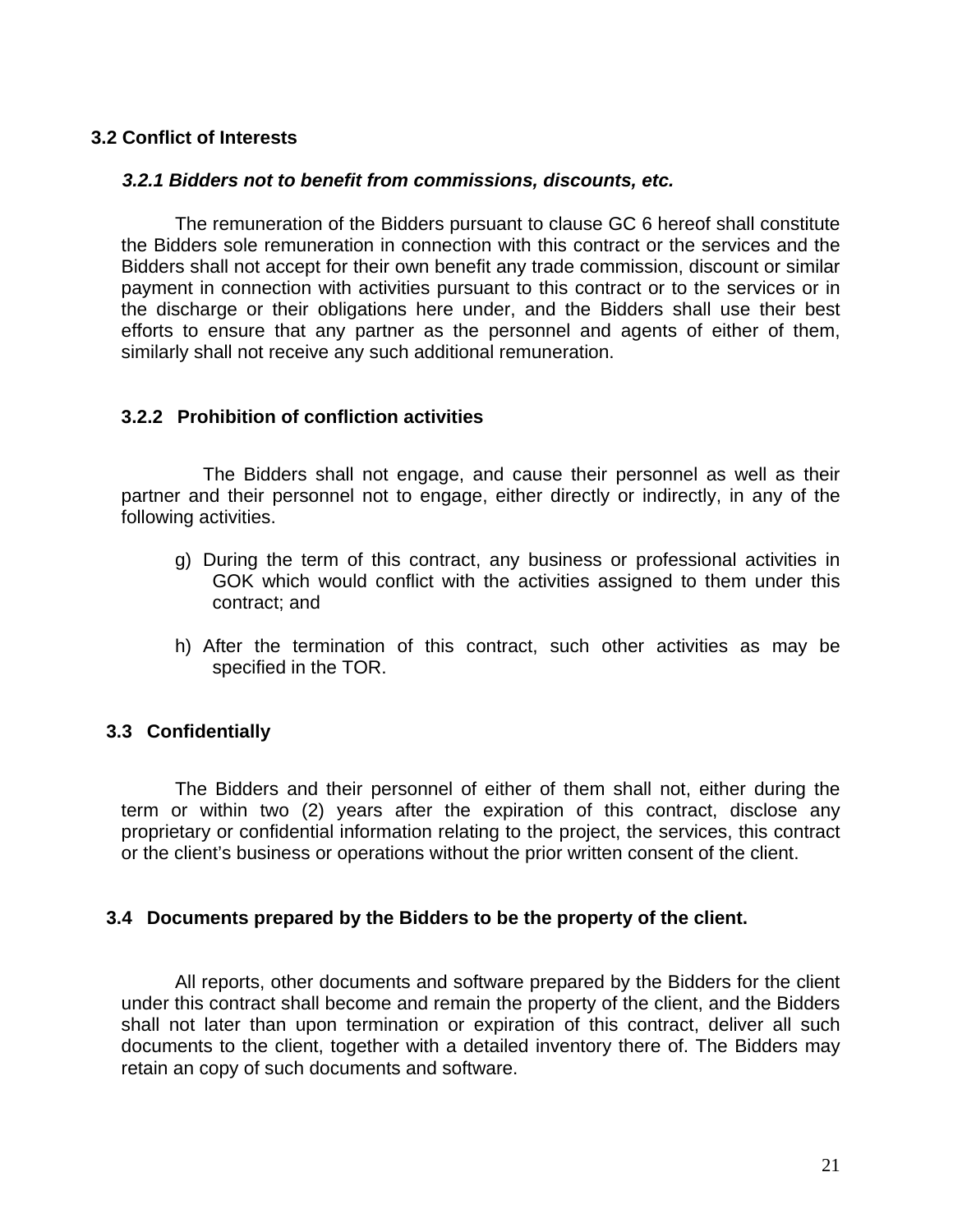## *4 Bidder's personnel and Partners*

#### **4.1 General**

The Bidders shall employ and provide such qualified and experienced personnel as are required to carry out the services as per the Terms of Reference.

#### **5 Payment**

The payment to the Bidders agency towards providing the services of HR Personnel shall be paid once in a month, during the contract period based on the attendance certificate obtained from the KTBS Office to whom the services of HR Personnel are provided. The charge becomes due on satisfactory completion of service every month and shall be paid during the succeeding month.

#### *6 Payments to the Bidders:*

#### **6.1 Cost Estimates:**

The bidder should quote lump sum amount per month to be paid for each HR Personnel charges on monthly basis and this shall include all statutory contributions of both the employee and employer and deductions to be made as per the labor and tax laws prevalent in the area where the programme is implemented. However, the compensation to be paid as follows.

| SI.<br><b>No</b> | Name of the Human<br><b>Resource Service</b> | Monthly Gross Remuneration to<br>be paid to the Human Resource<br>Personnel. (in Rupees) |
|------------------|----------------------------------------------|------------------------------------------------------------------------------------------|
|                  | <b>COMPUTER PROGRAMMER</b>                   | 30,000.00                                                                                |
| $\mathcal{P}$    | <b>ACCOUNTS ASSISTANT</b>                    | 16,500.00                                                                                |
| 3                | DATA ENTRY OPERATOR                          | 13,500.00                                                                                |
| 4                | <b>MULTI TASK ASSISTANT</b>                  | 11,500.00                                                                                |
| 5                | <b>HOUSE KEEPER</b>                          | 9.000.00                                                                                 |

Similarly, the cost estimate in the price proposal shall include the cost towards facility management over and above the payment to be made to the out sourced human resource. Service provider must provide the break-up of costing worked out to arrive at the cost estimates. The service provider/Bidder should specifically mention whether they are opting for the EPF facility or not.

**6.2** The Bidder has to quote the Service Charge so that it meets all the statutory liability such as the Service Tax and the TDS to be deducted as per law and their administrative & working cost. If the Service Charge quoted does not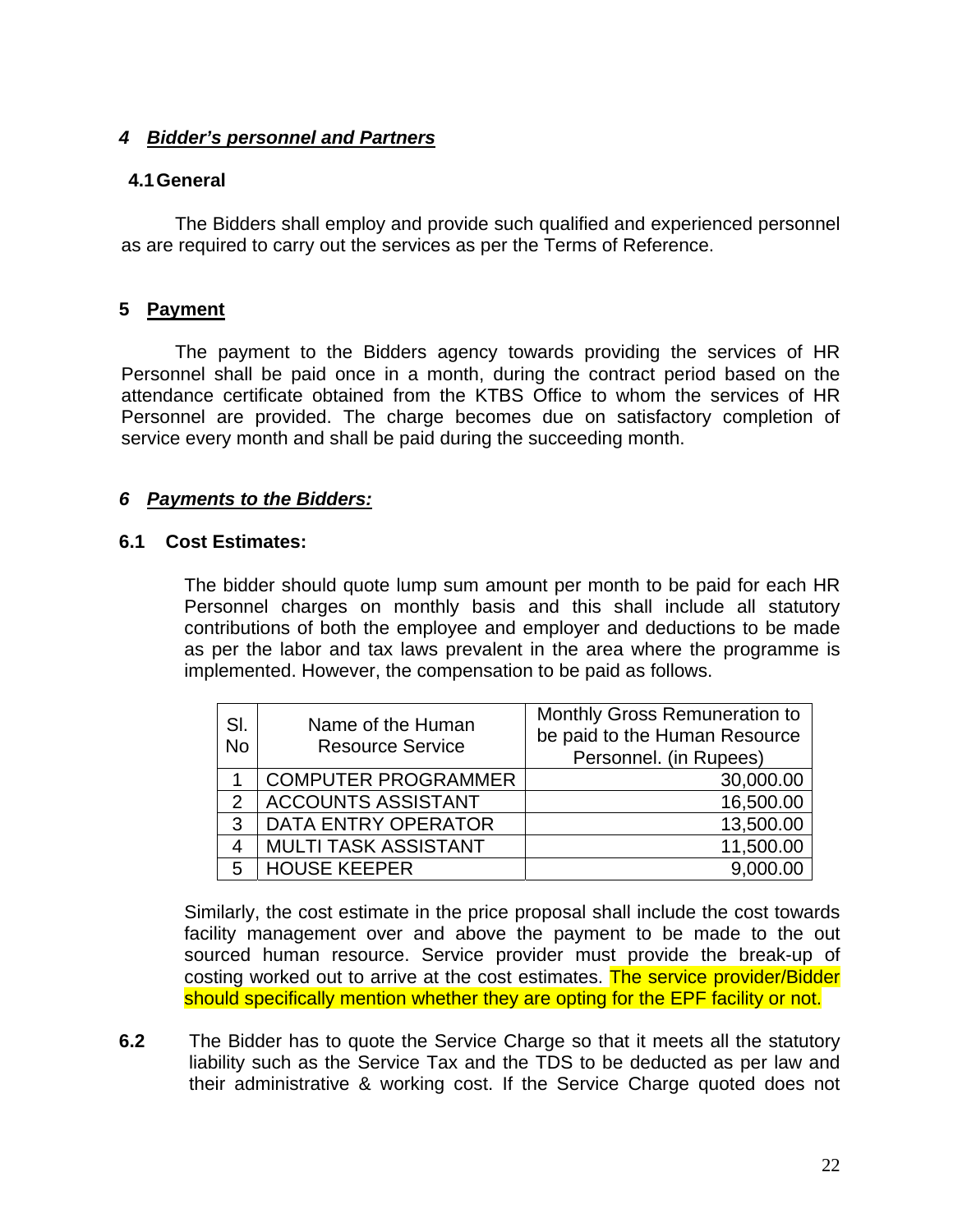meet such parameters then the bid submitted by the bidder will be considered as ill-responsive and their EMD will be forfeited.

- **6.3** The service provider shall make payment to all the human resource personnel engaged on monthly basis before  $10<sup>th</sup>$  of every month. The Client shall reimburse the service provider within 15 working days after receiving all the copies of the documents pertaining to payments made towards statutory deduction, contributions of payments as mentioned below. The submission of following documents are mandatory for claiming the reimbursement.
	- a) Exclusive copy of the ECR report submitted to EPF authorities.
	- b) Exclusive copy of the ECR report submitted to ESI authorities.
	- c) Exclusive copy of the PT payment challan
	- d) Exclusive copy of the Service Tax paid challan.

### **6.4 Currency of payment:**

All payments shall be made in India Rupees.

# *7 Settlement of Disputes*

#### **7.1 Amicable settlement**

The parties shall use their best efforts to settle amicably all disputes arising out of or in connection with this contract or the interpretation thereof.

#### **7.2 Dispute Settlement**

Any dispute between the parties as to matters arising pursuant to this contract, which cannot be settled amicably within thirty (30) days after receipt by one of the party's request for such amicable settlement may be submitted by either party for settlement to arbitration mutually agreed by either parties.

If either parties fail to arrive at an agreement on the arbitration, the same may be submitted for arbitration in accordance with the existing Arbitration Laws of the country within the jurisdiction of Bangalore city.

#### **MANAGING DIRECTOR, KTBS, Karnataka, Bangalore.**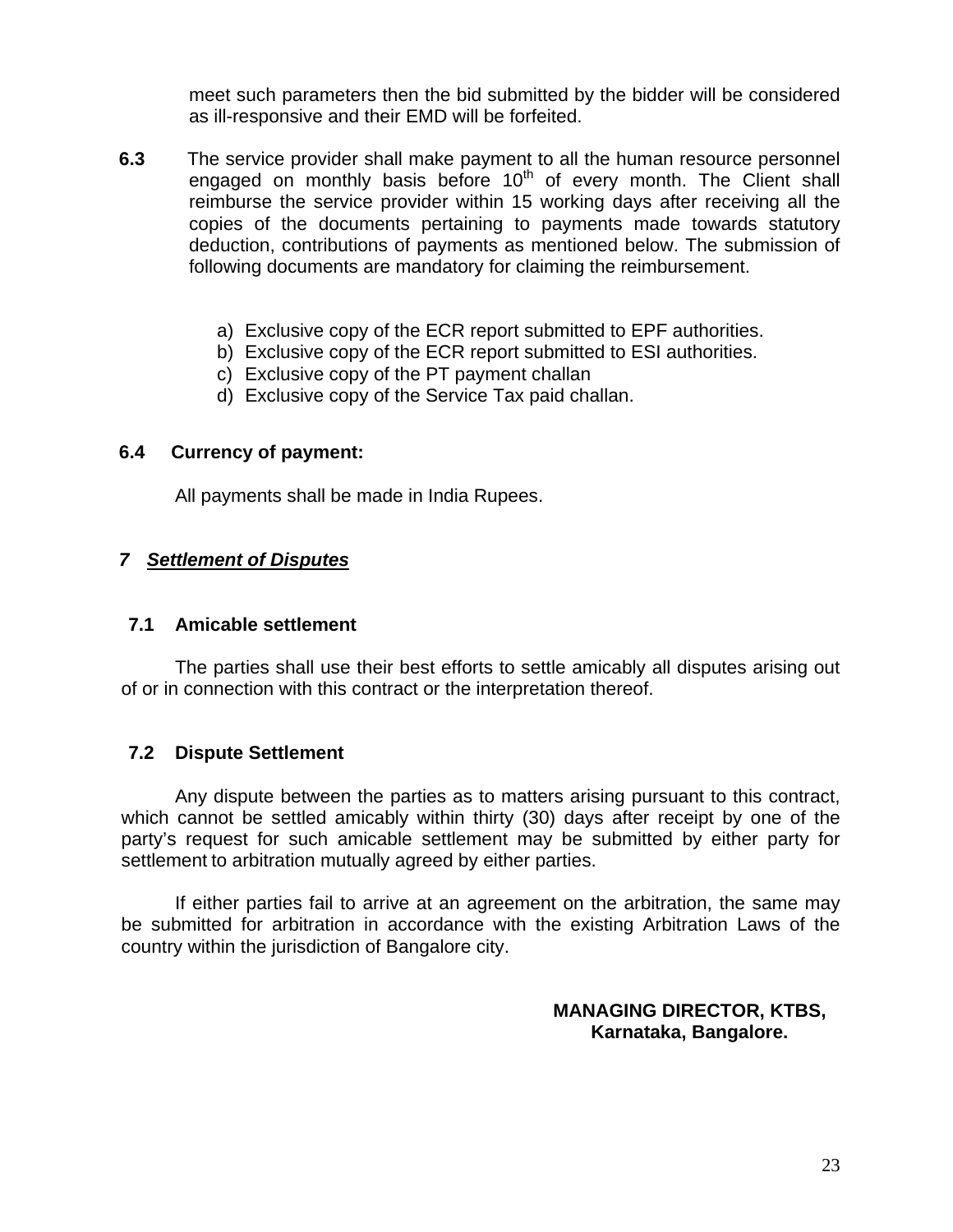# **TECHNICAL PROPOSAL - STANDARD FORM**

# **APPENDIX - A**

## **Format for Letter of Proposal**

### **(On the Letter head of the Bidder)**

**Date :** 

**To,** 

#### **The MANAGING DIRECTOR**  KARNATAKA TEXT BOOK SOCIETY (R) DSERT Building, Banashankari 3<sup>rd</sup> Stage, Outer Ring Road, Hosakerehalli, Bangalore – 560 085

Sir,

Re : Providing services of Human Resource Personnel to KTBS OFFICE.

Being duly authorized to represent and act on behalf of......................................... (hereinafter referred to as "the Bidder"), and having reviewed and fully understood all of the Proposal requirements and information provided, the undersigned hereby submits the Proposal for the project referred above.

We confirm that our Proposal is valid for a period of 90 days from ........................... (Proposal Due Date)

Yours faithfully,

..................................................... (Signature of the Authorised Signatory of Bidder)

..................................................... (Name and designation of the Authorised Signatory of Bidder)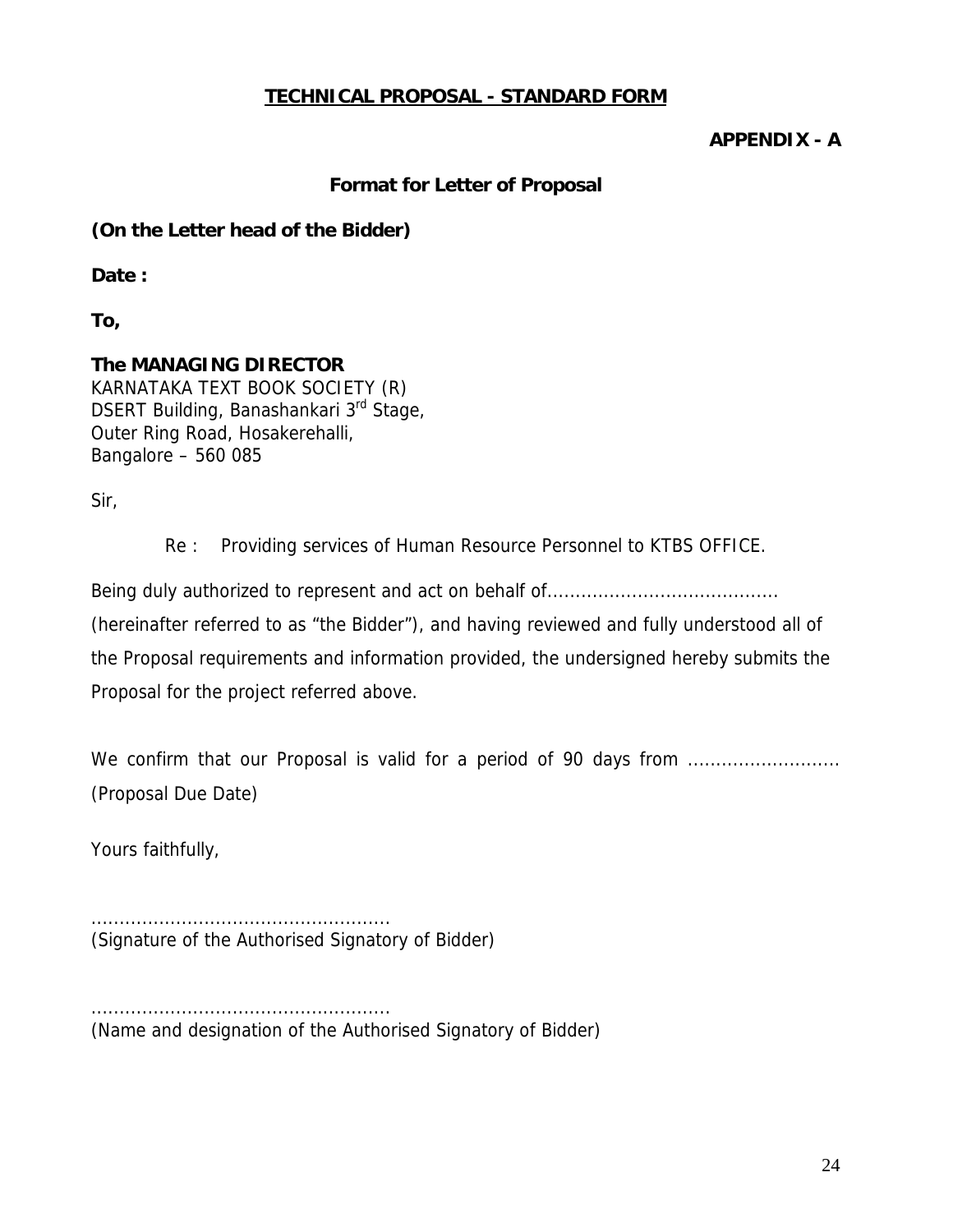#### **APPENDIX - B**

#### **Format for Power of Attorney for Signing of Proposal**

#### **(On stamp paper of appropriate value)**

#### **POWER OF ATTORNEY**

Know all men by these presents, we ........................................................….. (name and address of the registered office) do hereby constitute, appoint and authorise Mr./Ms. .................................................................................... (name and residential address) who is presently employed with us and holding the position of .................................................... as our or attorney, to do in our name and on our behalf, all such acts, deeds and things Necessary in connection with or incidental to our bid for the project envisaging providing services of Human Resource Personnel to KTBS OFFICE of all documents and providing information / responses to the KARNATAKA TEXT BOOK SOCIETY (R), representing us in all matters before KARNATAKA TEXT BOOK SOCIETY (R), and generally dealing with KARNATAKA TEXT BOOK SOCIETY (R) in all matters in connection with our bid for the said Project.

We hereby agree to ratify all acts, deeds and things lawfully done by our said attorney pursuant to this Power of Attorney and that all acts, deeds and things done by our aforesaid attorney shall and shall be deemed to have been done by us.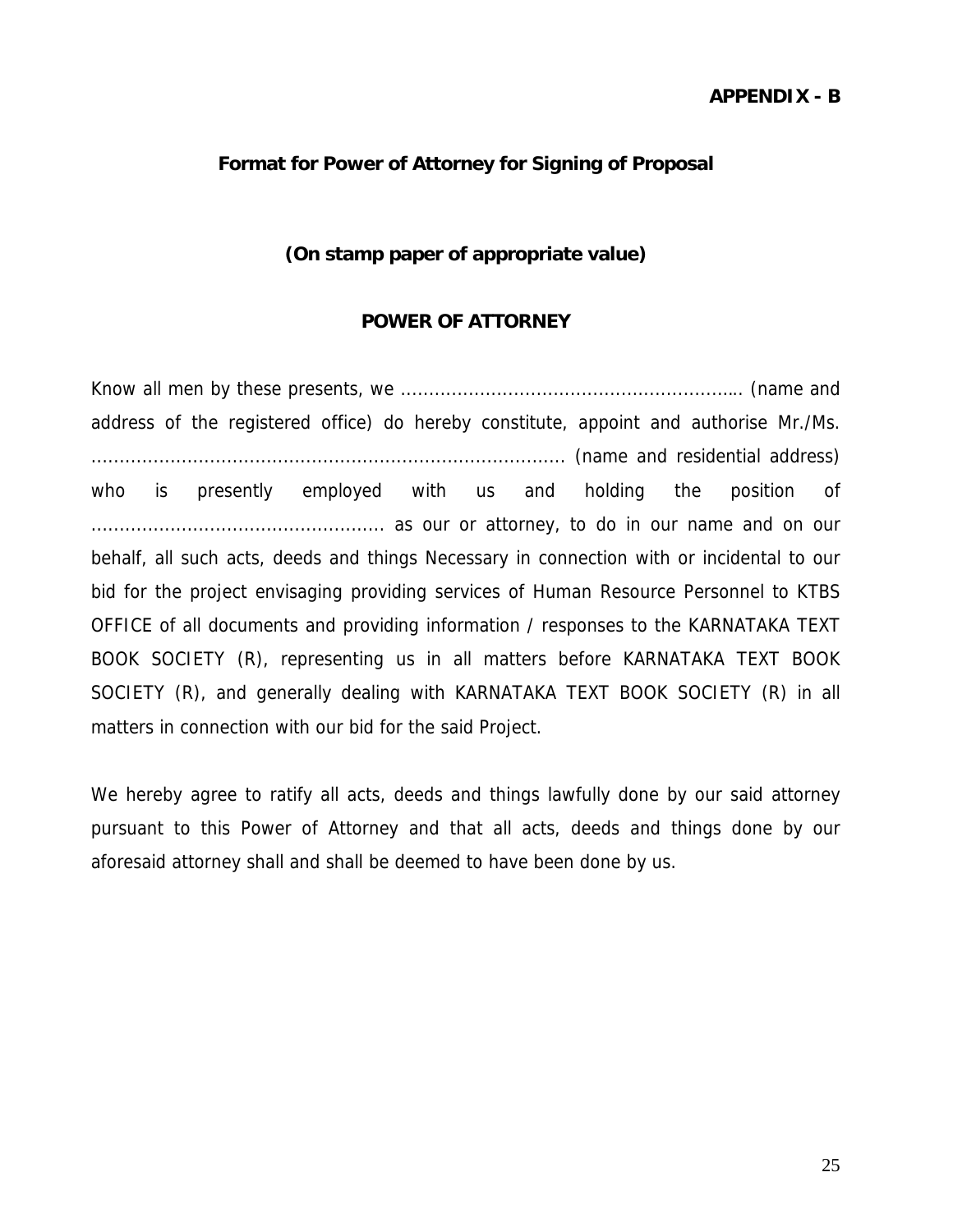These powers are granted by us and shall remain in force till the end and expiry of all the contract period and the fulfillment of contractual obligations and liabilities.

**Formal Contract of the State State State State State State State State State State State State State State State**  ............................................. ............................................. (Signature) ............................................. (Name, Title and Address)

Accepted

............................................. (Signature)

............................................. (Name, Title and Address of the Attorney)

Note:

- 1. The mode of execution of the Power of Attorney should be in accordance with the procedure, if any, laid down by the applicable law and the charter documents of the executant(s) and when it is so required the same be under common seal affixed in accordance with the required procedure. The Power of Attorney should be on a stamp paper of appropriate value.
- 2. Also, wherever required, the Bidder should submit for verification the extract of the charter documents such as a resolution/power of attorney in favor of the Person executing this Power of Attorney for the delegation of power hereunder on behalf of the Bidder.
- 3. In the event of PA holder leaves his employment, the power of attorney should be given to the person filling his place without lapse of time.
- 4. The Power of Attorney should be notarized.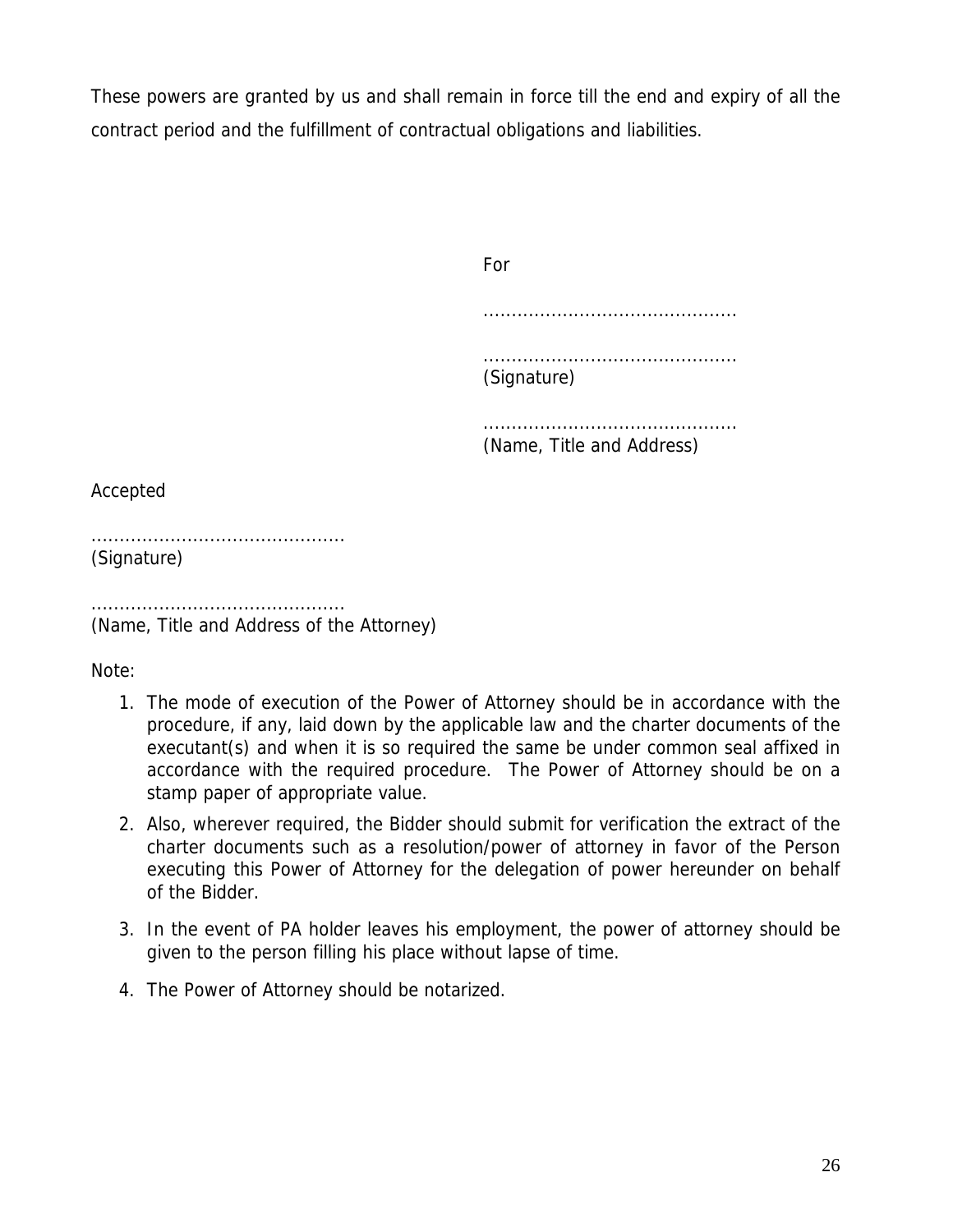# **Details of Bidder**

- 1. Name
- 2. Address of the office(s)
- 3. Date of incorporation and/or commencement of business.
- 4. Brief description of the Bidder

5. Name, Designation, Address and Phone Numbers of Authorised Signatory of the Bidder:

- a. Name : :
- b. Designation :
- c. Company :
- d. Address :
- e. Telephone Number :
- f. Fax Number :
- g. Mobile Number :
- h. E-Mail Address :

6. Details of individual (s) who will serve as the point of contact / communication for KARNATAKA TEXT BOOK SOCIETY (R) :

a. Name : b. Designation : c. Company : d. Address : e. Telephone Number : f. Fax Number : g. Mobile Number : h. E-Mail Address :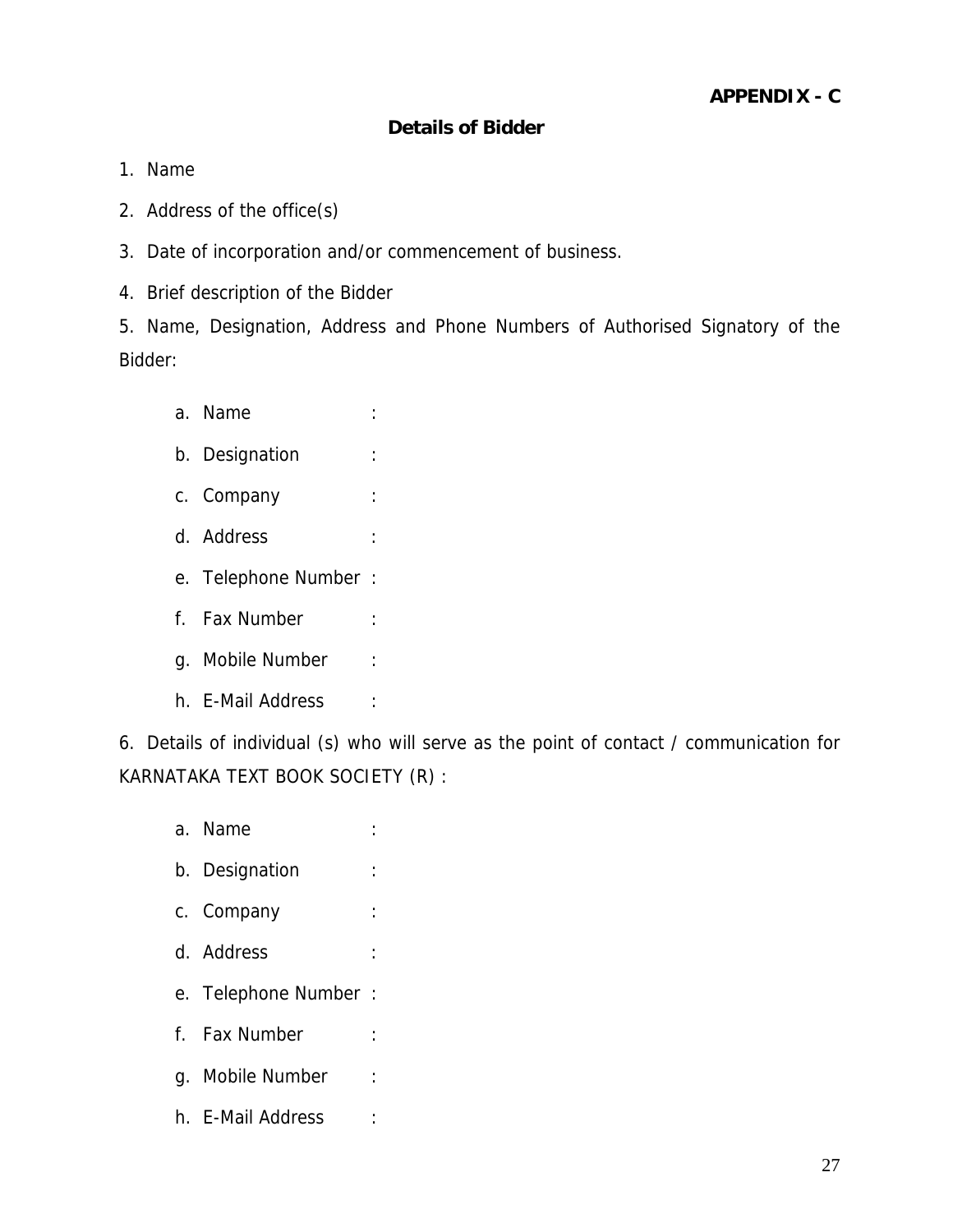# Format for Statement of Experience

| Experience Criterion No 1                       |  |
|-------------------------------------------------|--|
|                                                 |  |
| Name of the project                             |  |
| Name, address and contact details of<br>Client  |  |
| Scope of the project                            |  |
|                                                 |  |
| Scope of work of Firm                           |  |
| Date of commencement of the project             |  |
| Date of completion of the Firm scope<br>of work |  |
| Total billings from project for Firm            |  |

# **The above statement shall be supported by.**

- 1. Certificate issued by the Client clearly stating the scope of the project, cost of the project and date of successful completion.
- 2. Certificate from statutory auditor certifying date of successful completion of Firm scope of work in the project and total billings till such date.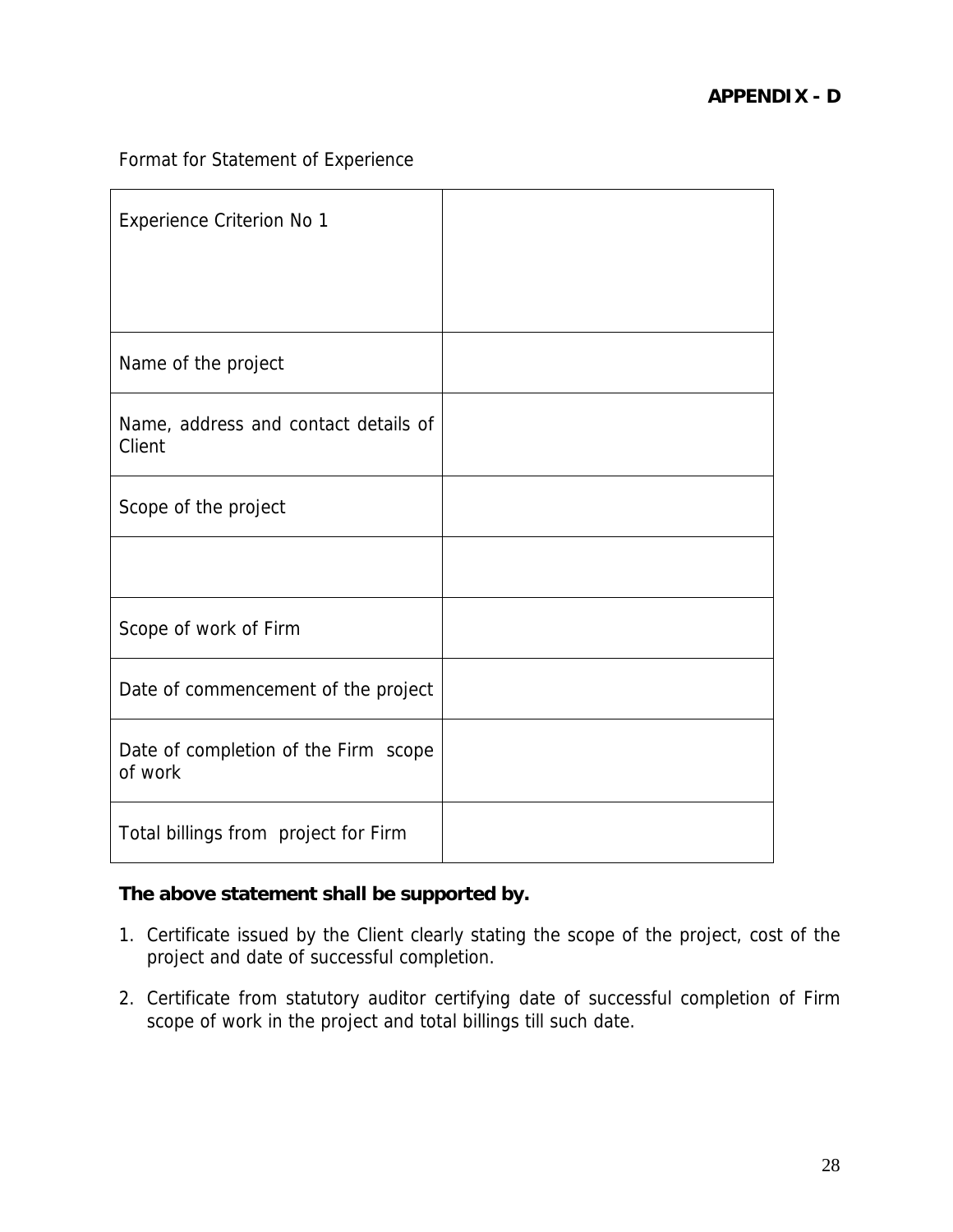# **APPENDIX - E**

# **Format for Statutory Auditor Certificates**

#### Date

We have verified the relevant statutory and other records of M/s……………………….. (Name of the Bidder) and certify the M/s……………………………… had been appointed for the purpose of ……………………………….. (name of the project)

We have also scrutinised the documents made available to us for the said project and certify the following:

| SI.<br>No | Name of the<br>Project | Date of<br>commencement of<br>the project | Date of<br>completion of<br>the project | Billings for the<br>bidder from the<br>project (Rs<br>crores) |
|-----------|------------------------|-------------------------------------------|-----------------------------------------|---------------------------------------------------------------|
|           |                        |                                           |                                         |                                                               |
|           |                        |                                           |                                         |                                                               |
|           |                        |                                           |                                         |                                                               |
|           |                        |                                           |                                         |                                                               |

Signature and seal

And registration number of Statutory Auditor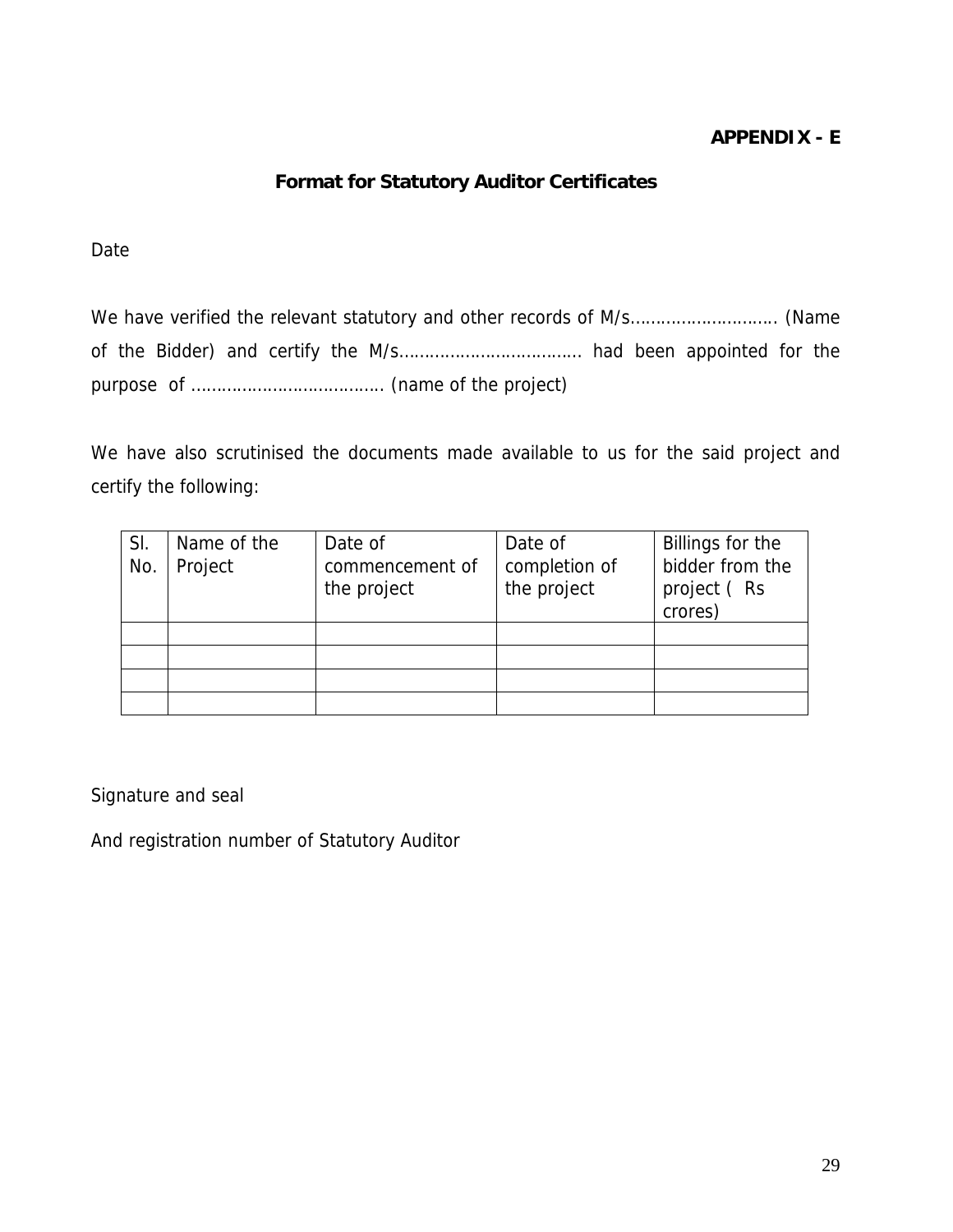**APPENDIX- F** 

#### **FINANCIAL PROPOSAL (PRICE BID)**

From To

The MANAGING DIRECTOR KTBS, Karnataka, Bangalore.

Sir,

 We the undersigned offer to provide the services of qualified Accounts Assistants & Audit Officer in accordance with your 'Request for Proposal' and our Technical Proposal. Our financial proposal is as follows:

| SI.               |                   |                                                                              |                         | Bid Value including the break-up of wages. | (Values are in Rupees)    |                            |                  | <b>GRAND</b><br><b>TOTAL</b> |
|-------------------|-------------------|------------------------------------------------------------------------------|-------------------------|--------------------------------------------|---------------------------|----------------------------|------------------|------------------------------|
| $\mathsf N$<br>o. | fication<br>Quali | <b>Particulars</b>                                                           | Computer<br>programmer  | Account<br>Assistant                       | Data<br>Entry<br>Operator | Multi<br>Task<br>Assistant | House<br>Keeping | $(4+5+6)$<br>$+7+8$          |
| 1                 | $\overline{2}$    | $\overline{3}$                                                               | $\overline{\mathbf{4}}$ | 5                                          | $6\phantom{1}$            | $\overline{7}$             | 8                | 9                            |
|                   |                   | 1. Gross Remuneration                                                        | 30000                   | 16500                                      | 13500                     | 11500                      | 9000             | 78000                        |
|                   |                   | EPF {Employee Contribution} @12%                                             | 0                       | 1200                                       | 960                       | 720                        | 720              | 3600                         |
|                   |                   | ESI {Employee Contribution} @1.75%                                           | 0                       | $\Omega$                                   | 236                       | 201                        | 158              | 595                          |
|                   |                   | PT                                                                           | 200                     | 200                                        | $\Omega$                  | $\theta$                   | 0                | 400                          |
|                   |                   | 2. Net Take Home Pay                                                         | 29800                   | 15100                                      | 12304                     | 10579                      | 8122             | 73405                        |
|                   |                   | 3.EPF(Employer contribution) @13.36%                                         | $\theta$                | 1336                                       | 1069                      | 802                        | 802              | 4009                         |
|                   |                   | ESI {Employer Contribution} @4.75%                                           | 0                       | $\Omega$                                   | 641                       | 546                        | 428              | 1615                         |
| 1                 | 4.0 of TOR        | 4. Total Remuneration Payment {1+3}                                          | 30000                   | 17836                                      | 15210                     | 12848                      | 10230            | 83624                        |
|                   | refer clause      | 5. Service Charges -inclusive of All types<br>of taxes including Service tax |                         |                                            | /-                        | /-                         |                  |                              |
|                   | Please            | 6. Total Amount (4+5)                                                        |                         |                                            | /-                        | /-                         |                  |                              |
|                   |                   | 7. No of HR Personnel Required(Approx)                                       | 01 (ONE)                | 02 (TWO)                                   | 02 (TWO)                  | 02 (TWO)                   | 01 (ONE)         | 08(EIGHT)                    |
|                   |                   | 8. Total Bid Value in figures (6*7)                                          | /-                      | /-                                         | /-                        | /-                         | /-               |                              |